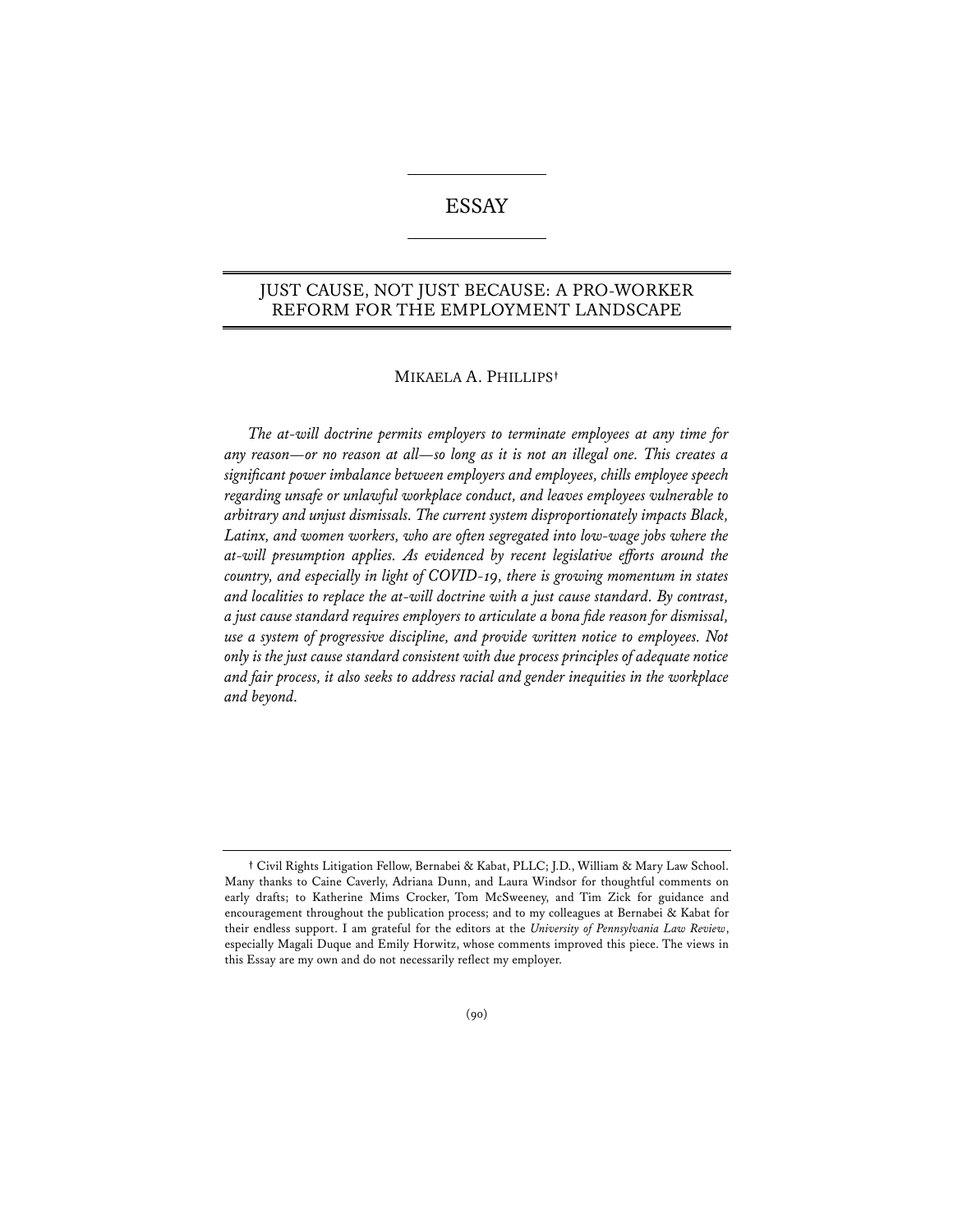| Ι.                                                                      |
|-------------------------------------------------------------------------|
| A. The Origins of At-Will Employment in the United States 93            |
| The At-Will Doctrine Perpetuates Racial and Gender Inequities  94<br>B. |
|                                                                         |
|                                                                         |
| Failure to Satisfactorily Perform Job Duties or Comply<br>1.            |
|                                                                         |
| 2.                                                                      |
| $\mathcal{R}$ .                                                         |
|                                                                         |
|                                                                         |
|                                                                         |
|                                                                         |
| B. Philadelphia and New York City: Occupation-Specific Models  104      |
|                                                                         |
| IV. THE NEED FOR JUST CAUSE LEGISLATION  108                            |
|                                                                         |

### INTRODUCTION

In the United States, state law generally governs the formation of employment relationships.**<sup>1</sup>** In every state except Montana, employment relationships are presumed to be "at-will."**<sup>2</sup>** This presumption of at-will employment allows private**<sup>3</sup>** employers to terminate employees at any time,

**<sup>1</sup>** *See* Reuel L. Schiller, *Regulating the Workplace: Three Models of Labor and Employment Law in the United States*, 29 NIHON U. COMP. L. 1, 1-2 (2012) (explaining that the creation of employment relationships is governed by state common law or contract law, although a growing body of state, federal, and local laws regulate employment relationships more generally). Under our system of federalism, states and localities act as laboratories of democracy to further regulate employment, filling in gaps where federal law is silent or codifying additional protections above the federal floor. *Cf.* Paul M. Secunda & Jeffrey M. Hirsch, Debate, *Workplace Federalism*, 157 U. PA. L. REV. ONLINE 28, 28 (2008) (debating the merits of "whether the federal government or states are best equipped to protect the rights of workers under the law").

**<sup>2</sup>** *At-Will Employment Overview*, NAT'L CONF. OF STATE LEGISLATURES (Apr. 15, 2008) [hereinafter NCSL, *At-Will Overview*], https://www.ncsl.org/research/labor-and-employment/atwill-employment-overview.aspx [https://perma.cc/633K-UFA2].

**<sup>3</sup>** Federal and state employees are generally not considered "at-will." Rather, they can only be fired for cause and are entitled to due process protections under the 5th and 14th Amendments. *See, e.g.*, 5 U.S.C. §§ 7511–13 (creating a for-cause standard for adverse employment actions, including removal, against federal civil service employees); Perry v. Sindermann, 408 U.S. 593 (1972) (holding that a state-employed teacher had a due-process-protected interest in continued employment); Cleveland Bd. of Educ. v. Loudermill, 470 U.S. 532 (1985) (holding that a state statute outlining forcause removal provision and creating a property interest in continued employment for a civil servant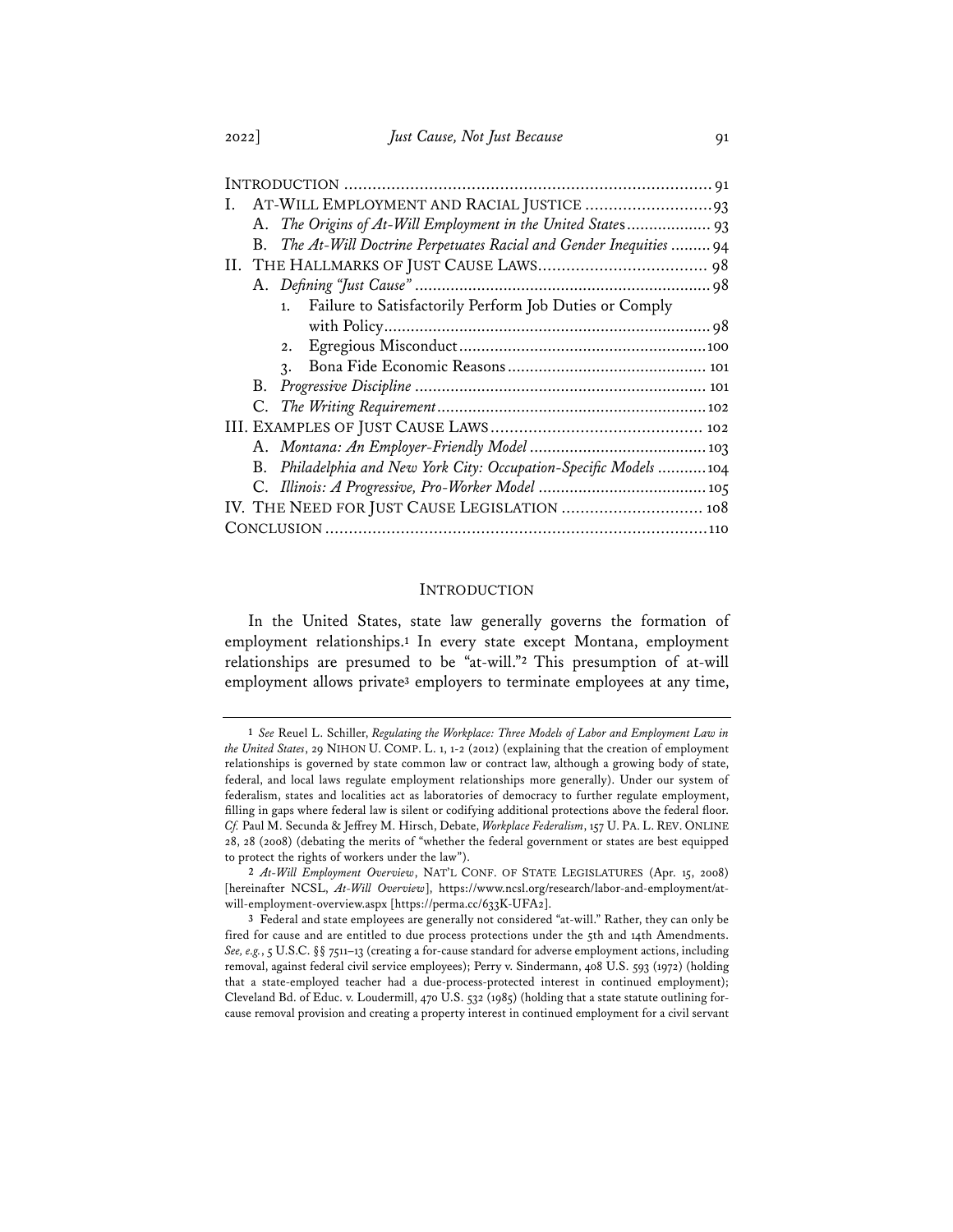for any reason, or no particular reason, so long as it is not an illegal one such as discrimination based on one's membership in a protected class.**<sup>4</sup>** Likewise, employees are free to quit at any time.**<sup>5</sup>** While the at-will presumption may be modified by contract**<sup>6</sup>** or certain common law exceptions,**<sup>7</sup>** the at-will doctrine impacts the vast majority of workers throughout the country.**<sup>8</sup>**

The at-will doctrine creates a significant power imbalance in employment relationships that favors employers. The current at-will system provides no procedural safeguards and leaves employees vulnerable to arbitrary and unfair dismissals and discipline. This is particularly true for Black and Latinx workers and women,**<sup>9</sup>** who are often segregated into low-wage jobs where the at-will standard applies.**<sup>10</sup>**

Altering the employment landscape with wrongful discharge laws,**<sup>11</sup>** or creating a just cause employment standard, would tip the scales in favor of workers by requiring employers to provide a bona fide reason for dismissals. As evidenced by recent legislation in Philadelphia, New York City, and Illinois, there is growing momentum around the country to replace the at-

**7** Three common law exceptions to the at-will doctrine include public policy, implied contract, and the covenant of good faith and fair dealing. *See* NCSL, *At-Will Overview*, *supra* note 2.

**8** *See* discussion *supra* note 3; *see also* Joyce Smithey, *Can You Terminate an Employee Solely for Poor Performance?*, SMITHEY L. GRP. (Jan. 25, 2021), https://smitheylaw.com/can-you-terminate-anemployee-solely-for-poor-performance [https://perma.cc/X3VQ-XJ2E] ("[A]bout 74% of the US workforce falls under the category of at-will employees.").

**9** Although the examples in this Essay predominantly focus on Black and Latinx workers, these are not the only groups impacted by the at-will system. Thus, it is important to consider how this system negatively affects other workers of color and members of marginalized communities, including women, immigrants, and folks with disabilities. *See* MARTHA ROSS & NICOLE BATEMAN, BROOKINGS INST., METRO. POL'Y PROGRAM, MEET THE LOW-WAGE WORKFORCE 9 (2019), https://www.brookings.edu/wp-content/uploads/2019/11/201911\_Brookings-Metro\_low-wageworkforce\_Ross-Bateman.pdf [https://perma.cc/T77W-UHZ9].

requires due process in removal proceedings); *see also* SUSAN TSUI GRUNDMANN, U.S. MERIT SYS. PROT. BD., WHAT IS DUE PROCESS IN FEDERAL CIVIL SERVICE EMPLOYMENT? (2015), https://www.mspb.gov/studies/studies/What\_is\_Due\_Process\_in\_Federal\_Civil\_Service\_Employment \_1166935.pdf [https://perma.cc/VL34-CJV5] (discussing the history of for cause protection in the federal civil service).

**<sup>4</sup>** *See* NCSL, *At-Will Overview*, *supra* note 2.

**<sup>5</sup>** *Id.*

**<sup>6</sup>** For example, high-level employees at private companies frequently negotiate just cause provisions into their individual employment agreements. *See* NCSL, *At-Will Overview*, *supra* note 2. Collective bargaining agreements in unionized workplaces often have just cause provisions for discipline or termination. *Id.* However, in 2021, only 10.3% of U.S. workers were union members, including less than 6.1% of private sector employees. Press Release, U.S. Bureau of Lab. Stat., Union Members—2021, at 1 (Jan. 20, 2022), https://www.bls.gov/news.release/pdf/union2.pdf [https://perma.cc/Y379-T76N].

**<sup>10</sup>** *See* discussion *infra* Section I.B.

**<sup>11</sup>** This Essay uses the terms "wrongful discharge laws" and "just cause laws" interchangeably.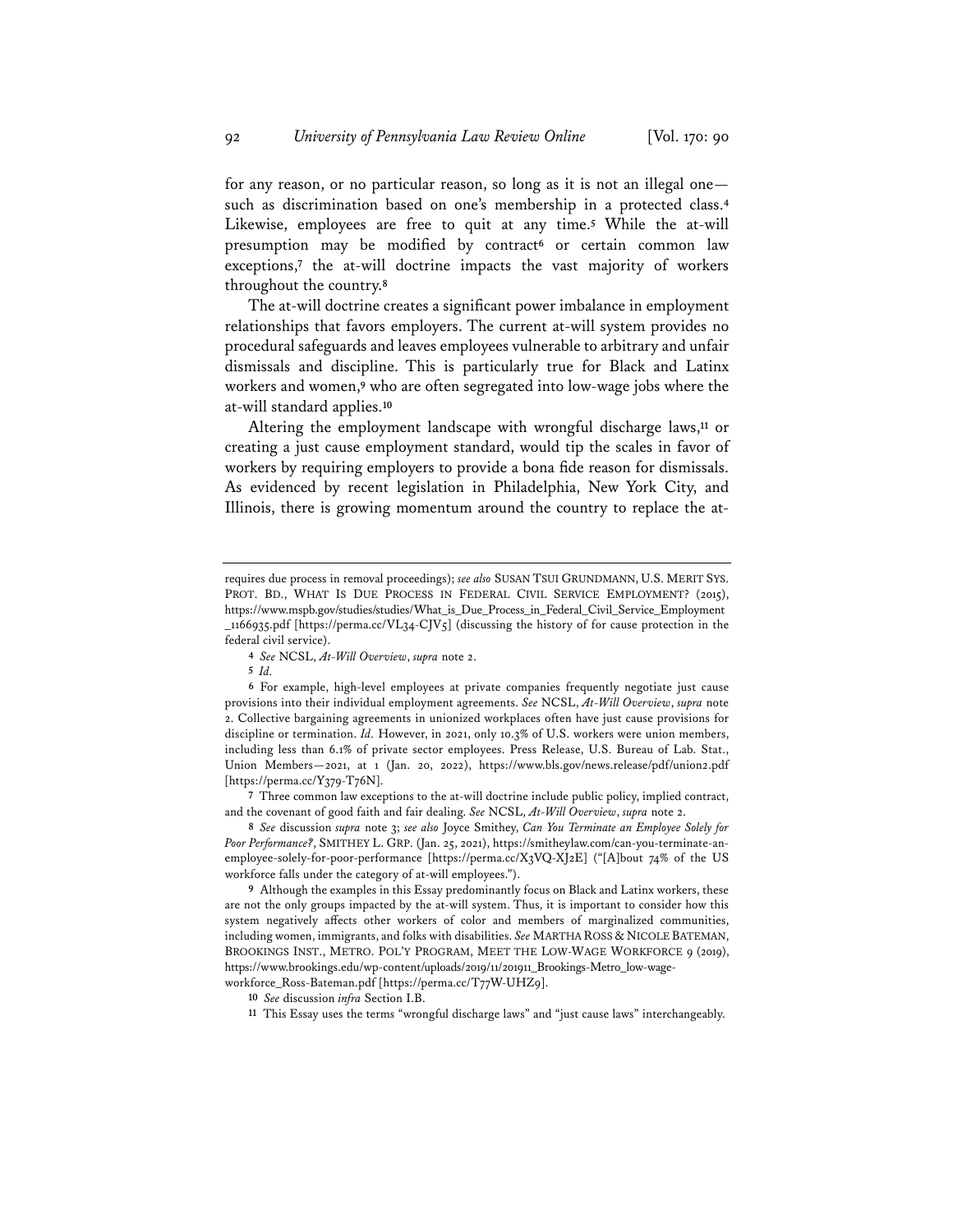will doctrine with a just cause standard to provide employees with adequate notice and fair process.**<sup>12</sup>**

This Essay proceeds in four parts. Part I discusses the origins of the atwill employment standard in the United States and how the current system perpetuates racial and gender inequities in the workplace and beyond. Part II outlines the hallmarks of just cause laws and explains how these provisions are rooted in due process principles and equity. Part III discusses current and pending just cause laws to serve as models for future legislation. Lastly, Part IV urges the adoption of just cause laws at the federal or state level to replace the current at-will system.

### I. AT-WILL EMPLOYMENT AND RACIAL JUSTICE

### A. *The Origins of At-Will Employment in the United States*

The at-will employment doctrine was born "out of slavery's soil."**<sup>13</sup>** Following the abolition of slavery in 1865,**<sup>14</sup>** employers sought new ways to exert power and control over formerly enslaved Black people and immigrant laborers.**<sup>15</sup>** Railroad companies, which previously relied heavily on systems of forced labor, were some of the sharpest critics of the Thirteenth Amendment and Reconstruction-era efforts to empower workers.**<sup>16</sup>** Proponents of the atwill standard couched their argument in a perverse reading of the Thirteenth Amendment: if forced labor is unconstitutional, and thereby employees have a right to quit at any time for any reason, employers should also have a mirrored right to terminate employees at any time for any reason.**<sup>17</sup>** As labor

**<sup>12</sup>** *See infra* Parts III, IV.

<sup>13</sup> Rebecca Dixon, *Hear Us: Cities are Working to End Another Legacy of Slavery-'At-Will' Employment*, NAT'L EMP. L. PROJECT (Oct. 19, 2021), https://www.nelp.org/press-clips/cities-areworking-to-end-another-legacy-of-slavery-at-will-employment [https://perma.cc/PS8U-6PKU]; *see also* IRENE TUNG, PAUL SONN & JARED ODESKY, NAT'L EMP. L. PROJECT, 'JUST CAUSE' JOB PROTECTIONS: BUILDING RACIAL EQUITY AND SHIFTING THE POWER BALANCE BETWEEN WORKERS AND EMPLOYERS 29-30 (2021), https://s27147.pcdn.co/wp-content/uploads/Just-Cause-Job-Protections-2021.pdf [https://perma.cc/CZ4P-MLYP] (noting that the at-will doctrine arose in the aftermath of Reconstruction).

**<sup>14</sup>** *See* U.S. CONST. amend. XIII.

**<sup>15</sup>** Dixon, *supra* note 13.

**<sup>16</sup>** *Id.*; TUNG ET AL., *supra* note 13, at 29-30 (addressing railroad companies' post-Reconstruction attempts to increase their power over workers).

**<sup>17</sup>** Dixon, *supra* note 13. As legal historian Lea VanderVelde notes, this "mirrored right" argument advanced by employers and proponents of the at-will doctrine is contrary to the intent of the Reconstruction Congress:

In recent decades, it has become routine to claim that the at-will doctrine is justified because the employee gains the right to quit employment in mutual exchange for suffering the employer's right to fire him at will. The Reconstruction Congress did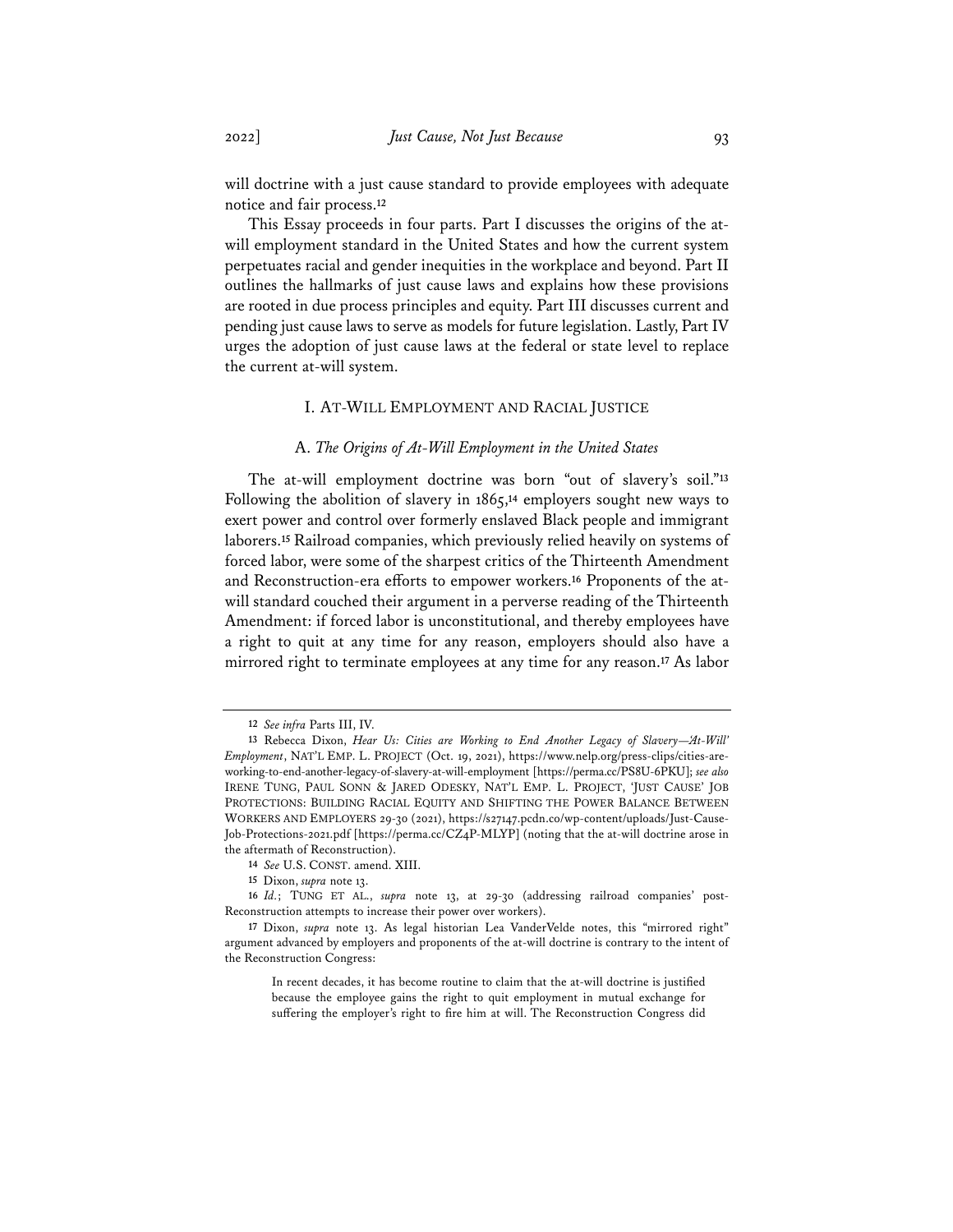uprisings persisted in the decades following Reconstruction, conservative jurists solidified the at-will doctrine in American jurisprudence.**<sup>18</sup>**

The United States is an anomaly compared to other wealthy, industrialized countries.**<sup>19</sup>** Throughout the twentieth century, industrialized nations across the globe, including France, Germany, Greece, Italy, Japan, Portugal, Spain, and the United Kingdom, adopted legislation to protect workers against unjust dismissals.**<sup>20</sup>** Yet, the at-will stronghold remains in the United States.

#### B. *The At-Will Doctrine Perpetuates Racial and Gender Inequities*

The at-will system, where workers face the threat of abrupt termination, has devastating effects on individuals and families, chills employees' speech about unfair or discriminatory treatment, and leads them to accept dangerous

Lea VanderVelde, *The Anti-Republican Origins of the At-Will Doctrine*, 60 AM. J. LEGAL HIST. 397, 409, 416-17 (2020) (footnotes omitted).

- **18** Dixon, *supra* note 13.
- **19** TUNG ET AL., *supra* note 13, at 1.

**20** *Id.* (citing Mariya Aleksynska & Alexandra Schmidt, *A Chronology of Employment Protection Legislation in Some Selected European Countries* 7 (Int'l Labour Org., Conditions of Work & Emp. Series No. 53, 2014), https://www.ilo.org/wcmsp5/groups/public/---ed\_protect/---protrav/---travail/ documents/publication/wcms\_324647.pdf [https://perma.cc/D2WF-83EC]); Lorenz Mayr & Jon Heinrich, *Termination of Employment Under German Law*, MAYR KANZLEI FÜR ARBEITSRECHT, https://www.mayr-arbeitsrecht.de/wp-content/uploads/2019/10/Dismissal-WhitePaper-1.pdf [https://perma.cc/H5WD-83EN] (discussing Bürgerliches Gesetzbuch [BGB] [Civil Code] §§ 622 and 626, which require notice and termination in writing, and the Protection Against Unfair Dismissals Act of 1951, which outlines socially justifiable reasons for dismissals); Kazou Sugeno & Keiichi Yamakoshi, *Dismissals in Japan, Part One: How Strict Is Japanese Law on Employers?*, 11 JAPAN LAB. REV. 83, 84 (2014) (discussing post–World War II labor reform and the Supreme Court of Japan's interpretation "that a dismissal should be considered null and void as an abuse of right without objective and appropriate reasons"). In the early twentieth century, European countries began regulating prohibited reasons for dismissal, including military service, pregnancy, illness, or accident. *See* Aleksynska & Schmidt, *supra*, at 9. In 1969, Portugal adopted a just cause law which permitted employers to terminate employees who failed to fulfil their job responsibilities, repeatedly violated workplace health and safety regulations, or willfully violated the employer's property interest, among other reasons. *Id.* In 1973, France "enacted a provision on the necessity of true and serious grounds (*causes réelles et sérieuses*)" that required an employer to inform the employee of the basis of their dismissal in writing or orally during a termination meeting if the employee asked. *Id.*

not see it that way: the right to quit was fundamental and constitutionally guaranteed. . . .

Throughout [congressional discussions during Reconstruction], no one articulated that this anti-subordinating constitutional protection—the right to quit entailed a reciprocal right permitting masters the freedom to discharge workers at will. . . . Yet, a mere decade later, the concept that these two rights were connected was used to bootstrap vulnerable workers' fundamental constitutional rights into a claim that the employer could fire employees at will. The employer's unrestrained ability to fire employees emerged as a quid pro quo for the employee's right to quit in the announcement of the at-will rule.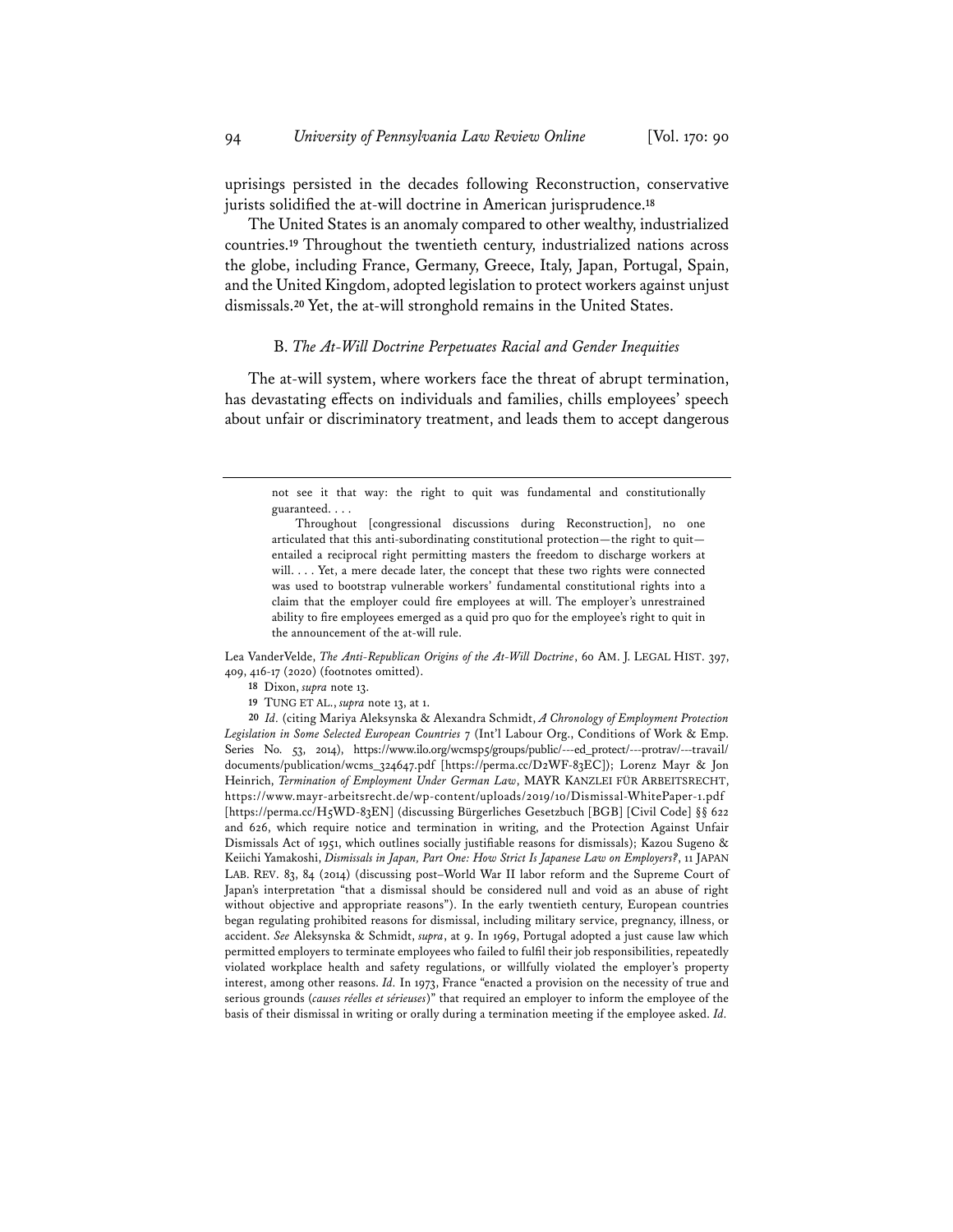working conditions or lower wages. Each of these concerns disproportionately impacts women, workers of color, and other marginalized groups.

The labor market in the United States remains highly racially segregated.**<sup>21</sup>** White and Asian people are concentrated in high-wage jobs, whereas Black and Latinx people are concentrated in low-wage and service jobs.**<sup>22</sup>** Therefore, as a baseline, the at-will system has the most direct impact on Black and Latinx workers. This system has both external effects on workers' livelihoods, and internal effects on workers' on-the-job experiences.

Externally, first, Black and Latinx workers are more likely to experience unjust dismissals: 50% of Black workers and 52% of Latinx workers responding to a 2019 Data for Progress survey reported being fired "for a bad reason or no reason at all," compared to 45% of white workers.**<sup>23</sup>**

Second, abrupt terminations have immediate financial consequences for individuals and their families in low-wage jobs who live paycheck to paycheck. For example, Black and Latinx individuals are more likely to experience extended periods of unemployment after a job separation, which contributes to further job instability.**<sup>24</sup>** From 2010 to 2019, 5.8% of Black workers and 5.3% of Latinx workers experienced steady unemployment for at least three months following a job separation, compared to 4.4% of their white counterparts.**<sup>25</sup>** This racial gap is exacerbated during periods of economic recession: 7.1% of Black workers and 6.8% for Latinx workers, compared to 5.2% of white workers, experienced at least three months of unemployment during the recession period of 2007 to 2009.**<sup>26</sup>** Furthermore, Black and Latinx people have significantly less intergenerational wealth than their white counterparts to fall back on during periods of unemployment, which exacerbates the financial hardships resulting from sudden job loss.**<sup>27</sup>**

**<sup>21</sup>** BUREAU OF LAB. STAT., REP. 1088, LABOR FORCE CHARACTERISTICS BY RACE AND ETHNICITY, 2019 (2020), https://www.bls.gov/opub/reports/race-and-ethnicity/2019/home.htm [https://perma.cc/P7E3-DC26].

**<sup>22</sup>** *See id.*; TUNG ET AL., *supra* note 13, at 6 (noting that Black and Latinx workers are "most often segregated in dangerous and lower-paying jobs").

**<sup>23</sup>** KATE ANDRIAS &ALEXANDER HERTEL-FERNANDEZ,ROOSEVELT INST.,ENDING AT-WILL EMPLOYMENT:A GUIDE FOR JUST CAUSEREFORM 9 tbl.1 (2021), https://rooseveltinstitute.org/wpcontent/uploads/2021/01/RI\_AtWill\_Report\_202101.pdf [https://perma.cc/MYE3-K5MP].

**<sup>24</sup>** *See* TUNG ET AL., *supra* note 13, at 4; *see also* Gillian B. White, *Black Workers Really Do Need to Be Twice as Good*, ATLANTIC (Oct. 7, 2015), https://www.theatlantic.com/business/archive/2015/10/whyblack-workers-really-do-need-to-be-twice-as-good/409276/ [https://perma.cc/6EBP-R4PD] (discussing the racial gap in unemployment rates and its long-term effects on job performance).

**<sup>25</sup>** *See* TUNG ET AL., *supra* note 13, at 4.

**<sup>26</sup>** *Id.*

**<sup>27</sup>** *See* Kriston McIntosh, Emily Moss, Ryan Nunn & Jay Shambaugh, *Examining the Black–White Wealth Gap*, BROOKINGS INST: UP FRONT BLOG (Feb. 27, 2020), https://www.brookings.edu/blog/upfront/2020/02/27/examining-the-black-white-wealth-gap [https://perma.cc/36XJ-6JWY]; TUNG ET. AL., *supra* note 13, at 4; *see also* Trymaine Lee, *Inheritance*, *in* THE 1619 PROJECT, 293, 293-305 (Nikole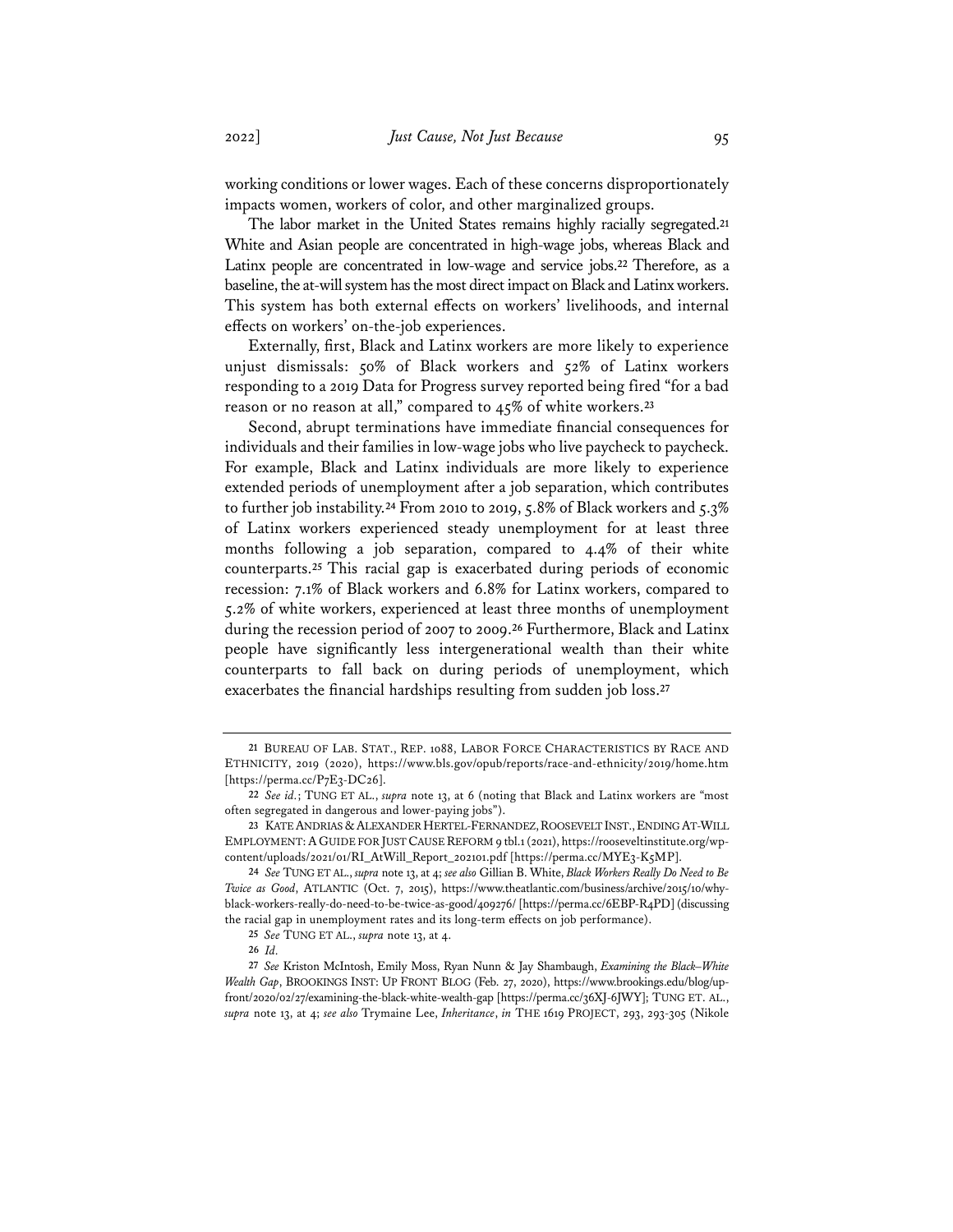Third, the sudden loss of income associated with abrupt terminations has devastating downstream effects for individuals and families and perpetuates societal inequities. Folks may struggle to make rent or mortgage payments, and as a result, risk losing housing.**<sup>28</sup>** Parents may lose access to affordable childcare.**<sup>29</sup>** Loss of income and other means of support can also drive individuals to drop out of school.**<sup>30</sup>** Each of these downstream effects create additional barriers to career advancement and perpetuate the cycle of racial and gender inequities in the labor force.**31**Thus, the external effects stemming from abrupt dismissals demonstrate how the at-will system grants employers significant power over workers' livelihoods beyond the workplace.

Aside from the external effects described above, the at-will system has internal effects on workers' on-the-job experiences. Fear of abrupt dismissal or other forms of retaliation creates a chilling effect, whereby workers are afraid to speak up against unsafe working conditions, workplace discrimination, or other illegal conduct that they experience or witness.**<sup>32</sup>** Although federal and state whistleblower laws are intended to protect employees who speak up against illegal workplace conduct, these protections are relatively narrow and hinge on employees' willingness to come forward.**<sup>33</sup>**

Consider an all too prevalent phenomenon—sexual harassment in the workplace. Studies suggest that over one quarter of women experience workplace sexual harassment in their lifetimes.**<sup>34</sup>** Sexual harassment is most prevalent in occupational settings where employees work for tips (such as accommodation and food services), are isolated from others (such as domestic workers), in fields dominated by undocumented workers or those with temporary visas (such as agriculture, domestic labor, and factory work), and in male-dominated industries.**<sup>35</sup>** Just Recovery's October 2020 nationally

**34** ELYSE SHAW, ARIANE HEGEWISCH & CYNTHIA HESS, INST. FOR WOMEN'S POL'Y RSCH., SEXUAL HARASSMENT AND ASSAULT AT WORK: UNDERSTANDING THE COSTS 1 (2018), https://iwpr.org/wp-content/uploads/2020/09/IWPR-sexual-harassment-brief\_FINAL.pdf [https://perma.cc/S3LW-A3JN].

**35** *Id.* at 2-3; *see also Chart of Risk Factors for Harassment and Responsive Strategies*, U.S. EQUAL EMP. OPPORTUNITY COMM'N, https://www.eeoc.gov/chart-risk-factors-harassment-and-responsive-strategies

Hannah-Jones, Caitlin Roper, Ilena Silverman & Jake Silverstein eds., 2021) (discussing the historical underpinnings of the racial wealth gap).

**<sup>28</sup>** *See* TUNG ET AL., *supra* note 13, at 3.

**<sup>29</sup>** *See id.*

**<sup>30</sup>** *See id.*

**<sup>31</sup>** *See id.*

**<sup>32</sup>** *See id.* at 14-18.

**<sup>33</sup>** *See id.* at 17 (discussing how current whistleblower statutes are too narrow and inadequately deter employers from retaliation); Jawad Khan, Imran Saeed, Muhammad Zada, Amna Ali, Nicolás Contreras-Barraza, Guido Salazar-Sepúlveda & Alejandro Vega-Muñoz, *Examining the Whistleblowing Intention: The Infuence of Rationalization of Wrongdoing and Threat of Retaliation*, 19 INT'L J. ENV'T RSCH. & PUB. HEALTH no. 3, Feb. 2022, at 1, 13-14 (2022) (discussing psychological factors impacting the decision to blow the whistle, including the perceived threat of retaliation).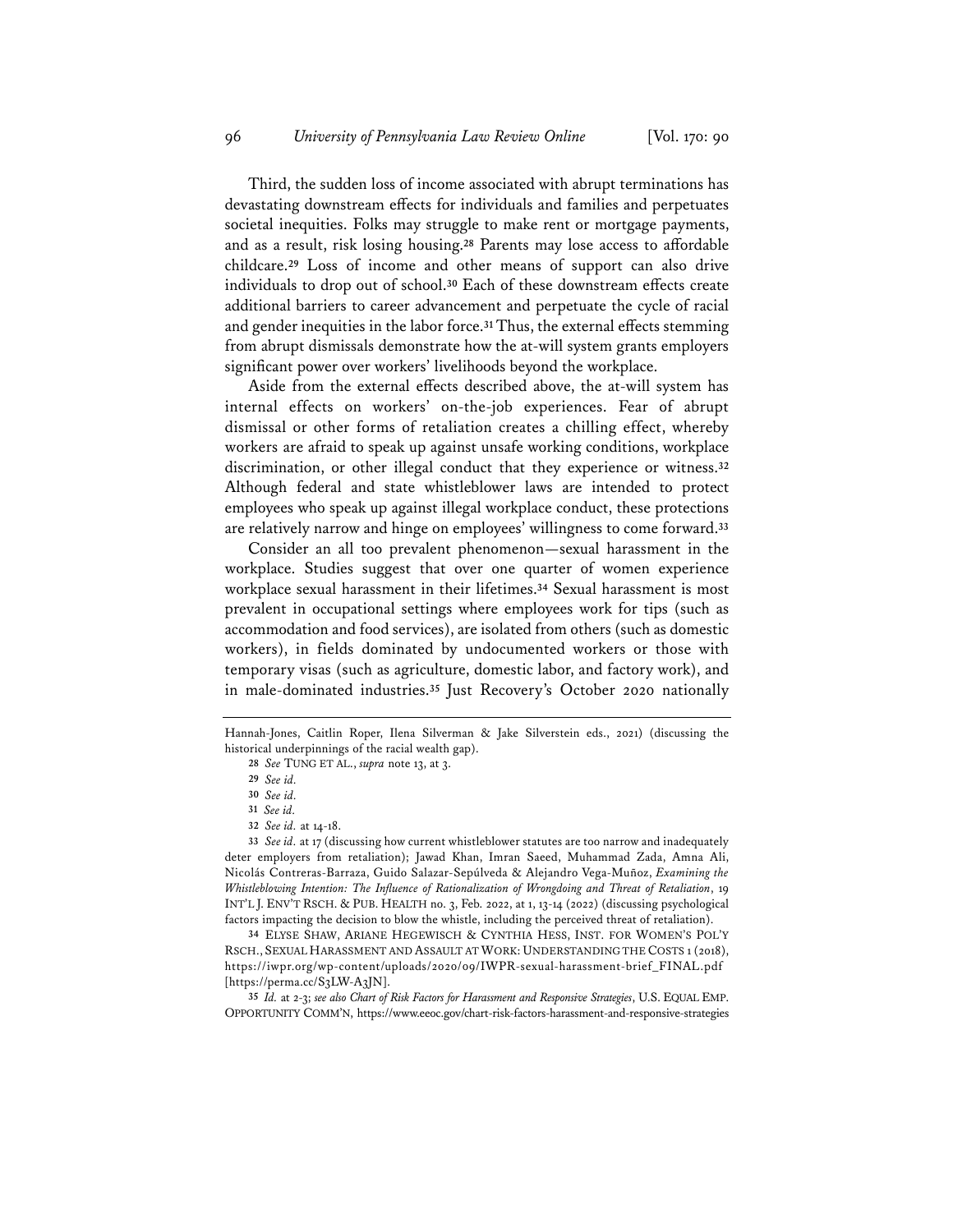representative survey results indicated that 31% of women "say that fear of retaliation might prevent them from reporting workplace sexual harassment."**<sup>36</sup>** Furthermore, 53% of workers across the gender spectrum who previously experienced workplace sexual harassment responded that fear of retaliation would factor into their decision to report.**<sup>37</sup>**

Moreover, workers fear retaliation for raising concerns about workplace health and safety, especially in light of the COVID-19 pandemic. The October 2020 Just Recovery survey found that fear of retaliation would prevent 22% of workers from raising concerns or refusing to work under unsafe conditions.**<sup>38</sup>** Of those, Black and Latinx workers reported higher rates of concern about retaliation: 34% of Black workers and 25% of Latinx workers feared retaliation, compared to 19% of white workers.**39**These trends hold true when focusing on COVID-19 related risks. A May 2020 nationwide survey conducted by the National Employment Law Project found that Black workers were twice as likely as white workers to experience or witness retaliation from their employer for raising concerns about the spread of COVID-19 in the workplace.**<sup>40</sup>** Furthermore, 38% of workers reported going to work despite feeling unsafe, out of fear of being penalized if they did not show up.**<sup>41</sup>** These rates are higher among Black and Latinx employees: 73% of Black workers and 64% of Latinx workers reported going "to work even though they believed they may have been seriously risking their health or the health of a family member[,]" compared to 49% of white workers.**<sup>42</sup>**

As these examples illustrate, the at-will system creates a culture of fear whereby employees continue to labor under unsafe, and often illegal, workplace conditions and conduct. This perpetuates racial and gender inequities in the workplace, as Black, Latinx, and poor immigrant—and particularly

<sup>[</sup>https://perma.cc/T95F-U53N] (listing twelve risk factors for workplace sexual harassment); ALEXANDRA BRODSKY, SEXUAL JUSTICE: SUPPORTING VICTIMS, ENSURING DUE PROCESS, AND RESISTING THE CONSERVATIVE BACKLASH 64-67 (2021) (discussing sexual harassment and retaliation in the fast food, agricultural, and informal industries, such as domestic work).

<sup>36</sup> TUNG ET AL., *supra* note 13, at 15; *see also* RAKEEN MABUD, AMITY PAYE, MAYA PINTO & SANJAY PINTO, NAT'L EMP. L. PROJ., FOUNDATIONS FOR A JUST AND INCLUSIVE RECOVERY: ECONOMIC SECURITY, HEALTH AND SAFETY, AND AGENCY AND VOICE IN THE COVID-19 ERA 22-27 (2021), https://www.nelp.org/wp-content/uploads/Foundations-for-Just-Inclusive-Recovery-Report.pdf [https://perma.cc/2W7A-RRMV] (describing how, especially in the COVID-19 era, workers who speak out against unsafe work conditions fear retaliation from their employers).

**<sup>37</sup>** TUNG ET AL., *supra* note 13, at 15.

**<sup>38</sup>** MABUD ET AL., *supra* note 36, at 23; TUNG ET AL., *supra* note 13, at 16.

**<sup>39</sup>** MABUD ET AL., *supra* note 36, at 23; TUNG ET AL., *supra* note 13, at 16.

**<sup>40</sup>** TUNG ET AL., *supra* note 13, at 14 (citing IRENE TUNG & LAURA PADIN, SILENCED ABOUT COVID-19 IN THE WORKPLACE, NAT'L EMP. L. PROJECT 2 (2020), https://s27147.pcdn.co/wpcontent/uploads/Silenced-About-COVID-19-Workplace-Fear-Retaliation-June-2020.pdf [https://perma.cc/FH2J-QFU9]).

**<sup>41</sup>** TUNG & PADIN, *supra* note 40, at 3.

**<sup>42</sup>** *Id.*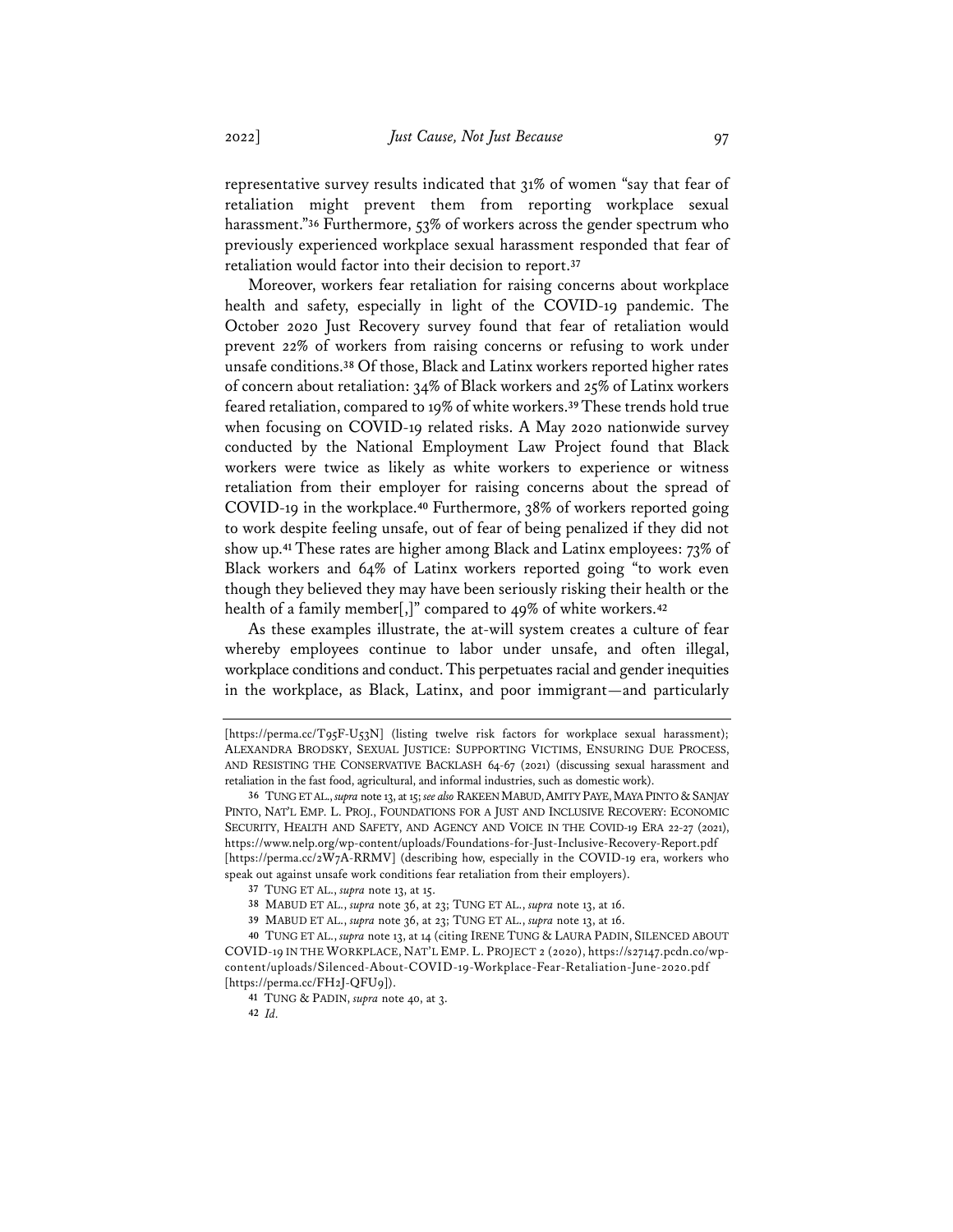women**43**—workers are segregated into low-wage industries where these conditions are most prevalent, and often go unchallenged. Of course, just cause laws alone will not solve all the weaknesses with current whistleblower laws.**<sup>44</sup>** However, instituting a just cause standard is a step in the right direction because it would give employees a greater sense of security to come forward without fear of retaliation.**<sup>45</sup>** Indeed, one in five workers—and one in three Black workers—have indicated that stronger legal protections against retaliation would empower them to speak up about unsafe or unlawful workplace conditions.**<sup>46</sup>** In sum, no employer should have this much power over individuals, and these examples speak to a pressing need to reform the employment landscape to provide greater protections for employees.

### II. THE HALLMARKS OF JUST CAUSE LAWS

This Part explores the hallmarks of just cause laws, including the definition of just cause, the progressive discipline system, and the writing requirement for reasons for termination.

# A. *Defning "Just Cause"*

Unlike an at-will employment relationship—which requires no cause or reason for termination—a just cause relationship requires the employer to have and articulate a good reason for termination. Just cause to terminate an employment relationship typically falls into one of three categories: (1) failure to satisfactorily perform one's job duties or comply with an employer's policies, (2) egregious misconduct, or (3) a bona fide economic reason.

#### 1. Failure to Satisfactorily Perform Job Duties or Comply with Policy

To ensure an objective inquiry, state and local laws outline several factors that a factfinder must consider when evaluating whether an

**<sup>43</sup>** *See* ANNE MORRISON & KATHERINE GALLAGHER ROBBINS, NAT'L WOMEN'S L. CTR., WOMEN'S OVERREPRESENTATION IN LOW-WAGE JOBS (2015), https://nwlc.org/wpcontent/uploads/2015/08/chartbook\_womens\_overrepresentation\_in\_low-wage\_jobs.pdf [https://perma.cc/2WEF-ZN2Y] (noting that two-thirds of low-wage workers are women, and women of color are overrepresented in this category).

**<sup>44</sup>** A thorough discussion and analysis about the current gaps in the federal and state whistleblower and anti-retaliation provisions is beyond the scope of this article. For some research on why whistleblowers face up-hill legal battles, see Nancy M. Modesitt, *Why Whistleblowers Lose: An Empirical and Qualitative Analysis of State Court Cases*, 62 KAN. L. REV. 165, 175-94 (2013).

**<sup>45</sup>** Indeed, strengthening current whistleblower laws and passing just cause laws is crucial to provide the most legal protection to employees. *See* TUNG ET AL., *supra* note 13, at 17-20 (advocating for stronger whistleblower laws and just cause job protections).

**<sup>46</sup>** TUNG & PADIN, *supra* note 40, at 4-5.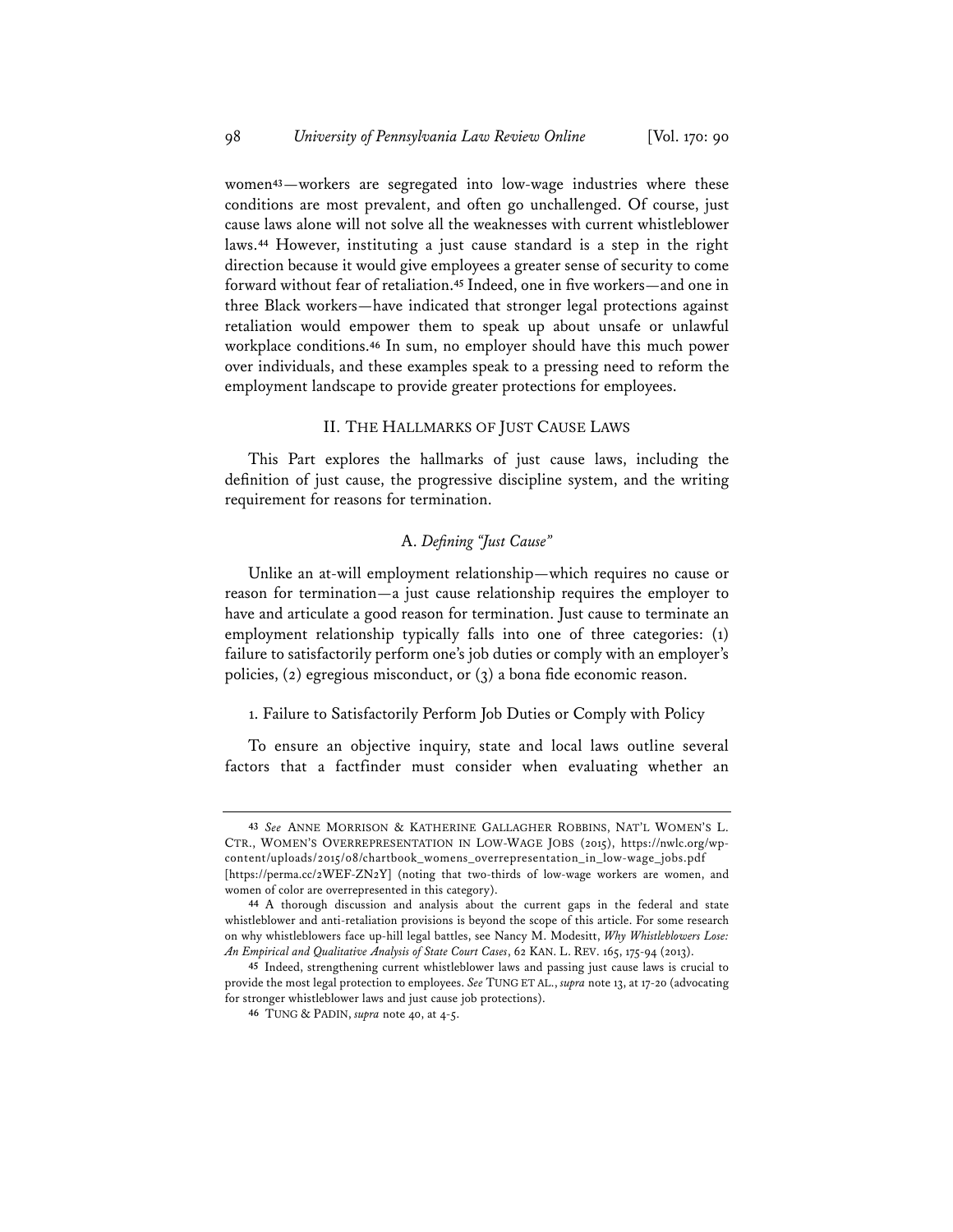employee's failure to perform one's job duties or comply with policy constitutes just cause. These factors typically include (1) the employee's knowledge of their job duties or the employer's policies, (2) whether the employee received adequate and relevant training on those duties or policies, (3) whether the employer's policy is consistently and reasonably applied to all employees, and (4) whether the employer undertook a fair and objective investigation into the employee's actions.**<sup>47</sup>**

These factors are rooted in due process principles and serve as an accountability mechanism for both employers and employees. Consider the first two factors: the employee's knowledge about duties and policies, and the employer's training on such duties and policies. An employer should make their policies accessible to employees and provide sufficient on-the-job training to new employees. Having clear policies and training allows employees to understand not only their daily responsibilities, but also their employer's performance expectations. If an employee receives little to no training regarding their job duties or is not given an employee handbook, can an employer fault an employee for making a mistake or failing to comply with policy? Under the at-will system, the legal answer is yes, because the system grants employers significant discretion to discipline and terminate employees for even minor mistakes. In contrast, the just cause standard would grant extra protection to employees if their employer fails to uphold their end of the notice and training bargain.

Additionally, discrimination seeps into the workplace when an employer does not apply their policies consistently to similarly situated employees. For example, a policy may require a supervisor to give an employee a warning or notice about performance deficiencies before placing them on a performance improvement plan (PIP). If a supervisor immediately places Latinx employees on PIPs without adequate notice, but routinely gives notice to white employees, then the policy is inconsistently and unfairly applied. Likewise, a supervisor might punish Black employees more frequently or severely than white employees who engage in the same conduct.**<sup>48</sup>** While

**<sup>47</sup>** *See* H.R. 3530, 102d Gen. Assemb. § 10(b)(1)-(4) (Ill. 2021) (listing factors for determining a just cause termination); PHILA., PA., CODE §  $9-4703(1)(a)-(e)$  (2022) (outlining factors for evaluating whether a parking employee has been discharged for just cause); N.Y.C., N.Y., ADMIN. CODE § 20-1272(b)(1)-(5) (2021) (listing factors for assessing whether a fast-food employee has been wrongfully discharged).

**<sup>48</sup>** There is ample research documenting the racial gap in school discipline. *See, e.g.*, Travis Riddle & Stacey Sinclair, *Racial Disparities in School-Based Disciplinary Actions Are Associated with County-Level Rates of Racial Bias*, 116 PROC. NAT'L ACAD. SCIS. 8255 (2019) (stating that Black students are much likelier to face harsher punishments, including more frequent suspension and expulsion); Maithreyi Gopalan & Ashlyn Aiko Nelson, *Understanding the Racial Discipline Gap in Schools*, 5 AM. EDUC. RSCH. ASS'N OPEN no. 2, 2019, at 1 ("Nationally, 5% of [w]hite boys and 2% of [w]hite girls receive one or more out-of-school suspensions annually, as compared with 18% of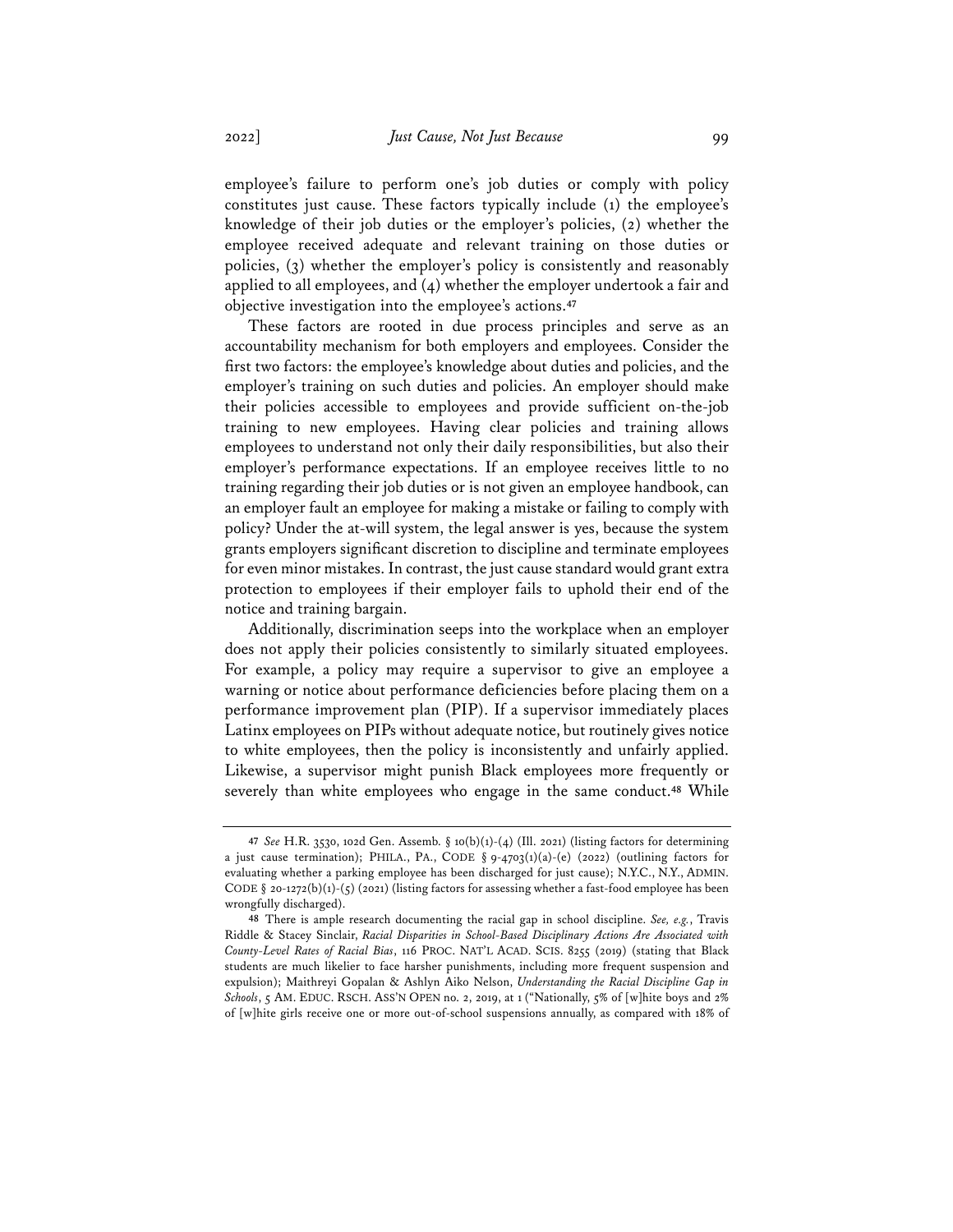federal and state antidiscrimination statutes ideally protect employees against this behavior, plaintiffs face a high bar to show that an employer *intentionally* discriminated against them on the basis of their membership in a protected class.**<sup>49</sup>** In reality, "many unfair employment actions where race [or other protected characteristics] may be an element cannot realistically be challenged under our civil rights laws."**<sup>50</sup>**

# 2. Egregious Misconduct

Under some statutes, an employer has just cause to discipline or discharge an employee who engages in "egregious misconduct." One bill defines egregious misconduct as "deliberate or grossly negligent conduct that endangers the safety or well-being of the individual, co-workers, customers,

Although Title VII permits plaintiffs to challenge facially neutral policies with discriminatory effects under a disparate impact theory, in practice, this theory is limited to scenarios such as written examinations, seniority systems, and no-beard policies. *See* Michael Selmi, *Was the Disparate Impact Theory a Mistake?*, 53 UCLA L. REV. 701, 705 (2006) (discussing how although courts have not limited disparate impact cases to these scenarios, "the theory has proved an ill fit to challenge" practices aside from these historical examples). Furthermore, plaintiffs who bring disparate impact claims have a low success rate. *Id.* at 738-39 (noting that, in six selected years between 1983 and 2002, plaintiffs had a 25% success rate in district court and 19% success rate in appellate courts on a disparate impact theory).

Black boys and 10% of Black girls and 7% of Hispanic boys and 3% of Hispanic girls."). While there is less research on the racial discipline gap in the workplace, the racial biases present in the school setting can reasonably transcend into the workplace.

**<sup>49</sup>** The above examples fall squarely under Title VII's disparate treatment, rather than disparate impact, provision. *Compare* 42 U.S.C. § 2000e-2(a) (prohibiting, among other things, discriminatory treatment of an employee with respect to the "terms, conditions, or privileges of employment" because of their "race, color, religion, sex, or national origin") *with id.* § 2000e-2(k) (requiring a complaining employee to demonstrate that an employer's practice causes a disparate impact). Deviation from a neutral policy or practice is evidence of pretext in disparate treatment cases. *See, e.g.*, Vega v. Chi. Park Dist., 954 F.3d 996, 1004 (7th Cir. 2020) ("'Significant, unexplained or systematic deviations from established policies or practices' can be probative of discriminatory intent." (quoting Hanners v. Trent, 674 F.3d 683, 694 (7th Cir. 2012)); Brennan v. GTE Gov't Sys. Corp., 150 F.3d 21, 29 (1st Cir. 1998) ("Deviation from established policy or practice may be evidence of pretext."). Moreover, the use of subjective discretion to deviate from a neutral practice aligns with an intentional discrimination theory. *See* Melissa Hart, *Disparate Impact Discrimination: The Limits of Litigation, the Possibilities for Internal Compliance*, 33 J. COLL. & U.L. 547, 551 (2007) ("[V]ery few cases have successfully challenged subjective practices on the disparate impact theory in lower courts. Indeed . . . courts have been extremely resistant to recognizing the application of subjective judgment as a 'neutral' employer policy."); *cf.* E.E.O.C. v. Joe's Stone Crab, Inc., 220 F.3d 1263, 1279-83 (11th Cir. 2000) (suggesting that longstanding, "neutral, albeit subjective" employment policies and practices that result in discrimination comport with disparate treatment, rather than disparate impact, theory.).

**<sup>50</sup>** TUNG ET AL., *supra* note 13, at 12. For more information about the likelihood of administrative or judicial relief in employment discrimination cases, see Maryam Jameel, Leslie Shapiro & Joe Yeradi, *More Than 1 Million Employment Discrimination Complaints Have Been Filed with the Government Since 2010. Here's What Happened to Them.*, WASH. POST. (Feb. 28, 2019), https://www.washingtonpost.com/graphics/2019/business/discrimination-complaint-outcomes [https://perma.cc/MF<sub>3</sub>T-SXX9].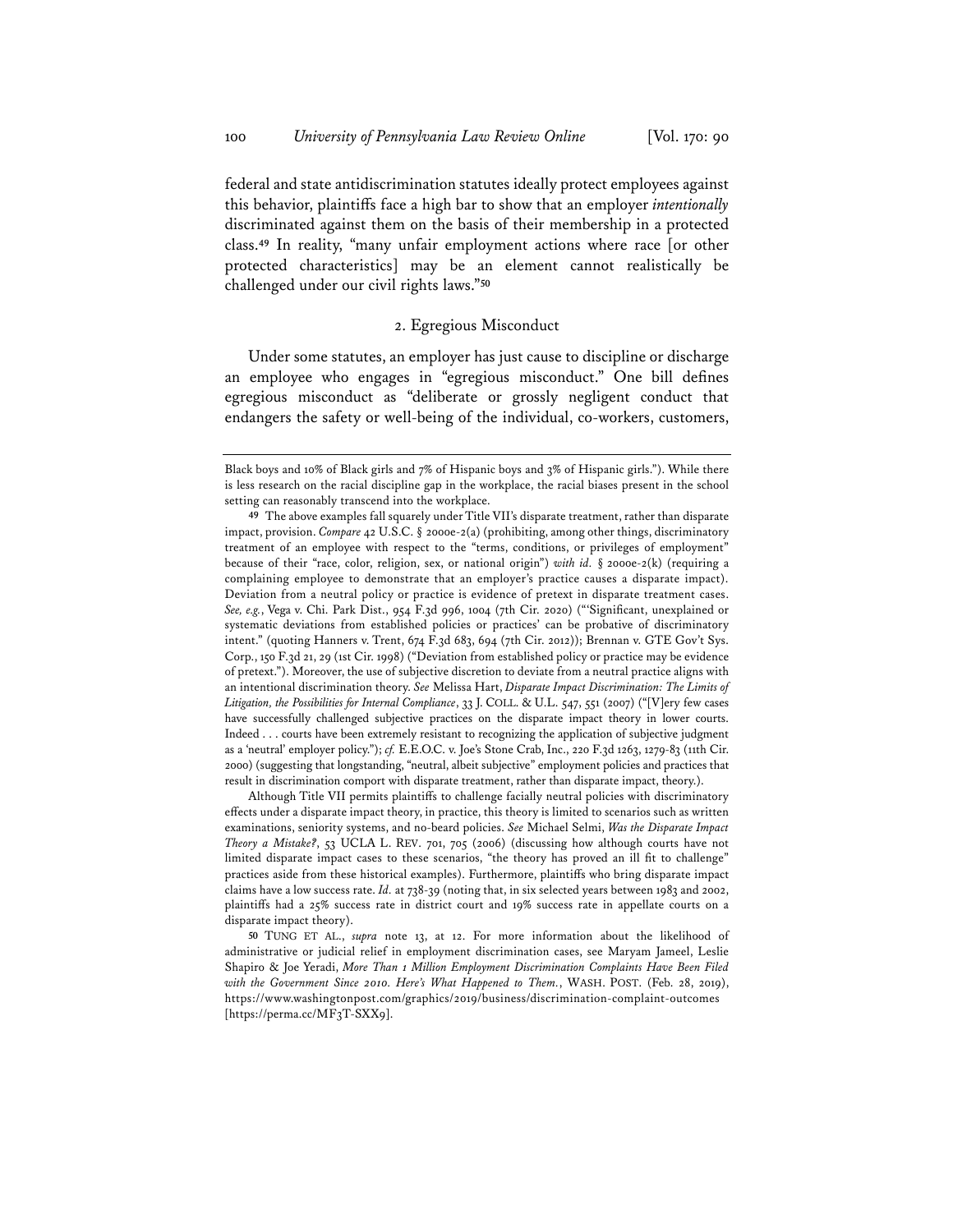or other persons, including discrimination or harassment . . . or that causes serious damage to the employer's or customers' property or business interests."**<sup>51</sup>** While just cause laws generally require employers to use progressive discipline for performance- or conduct-based terminations,**<sup>52</sup>** employers may bypass this requirement in instances of egregious misconduct to immediately rid their workforce of bad apples.**<sup>53</sup>**

### 3. Bona Fide Economic Reasons

Statutes generally define "bona fide economic reason" as a full or partial reduction in operations due to a reduction in supply, revenue, or profit.**<sup>54</sup>** Businesses can take a turn for the worse, and employers should not be compelled to retain employees during times of economic hardship. However, some statutes require employers to discharge employees in the reverse order of seniority, when terminating on the basis of a bona fide economic reason, which further protects workers based on their length of service.**<sup>55</sup>**

### B. *Progressive Discipline*

Existing and proposed wrongful discharge laws require employers to use progressive discipline in order to support a just cause termination. One such bill defines progressive discipline as:

An employer's disciplinary system that provides a graduated range of reasonable responses to an employee's failure to satisfactorily perform his or her job duties or comply with employer policies, with the disciplinary measures ranging from mild to severe, depending on the frequency and degree of the failure, and the employee being afforded a reasonable period of time to address concerns.**<sup>56</sup>**

**<sup>51</sup>** H.R. 3530, 102d Gen. Assemb. § 5 (Ill. 2021).

**<sup>52</sup>** *See infra* Part II.B.

**<sup>53</sup>** *See* H.R. 3530, § 10(d) ("Under progressive discipline, an employer may discharge an employee immediately for egregious misconduct."); N.Y.C., N.Y., ADMIN.CODE § 20-1272(c) (2021) (carving out an exception to the prohibition on wrongful discharge when "termination is for an egregious failure by the employee to perform their duties, or for egregious misconduct . . .").

**<sup>54</sup>** *See* H.R. 3530, § 10(e) (stating that a discharge is based on bona fide economic reasons where "the discharge results from a reduction in production, sales, services, profit, or funding of the employer . . ."); N.Y.C., N.Y. ADMIN. CODE § 20-1271 (defining "bona fide economic reason" as "the full or partial closing of operations or technological or organizational changes to the business in response to the reduction in volume of production, sales, or profit"); PHILA., PA., CODE § 9-4701(2) (2022) (defining "bona fide economic reason" as "the full or partial closing of operations or technological or organizational changes to the business, resulting in a reduction in revenue or profit").

**<sup>55</sup>** *See* N.Y.C., N.Y., ADMIN. CODE § 20-1272(h); PHILA., PA., CODE § 9-4704(3).

**<sup>56</sup>** H.R. 3530, § 5.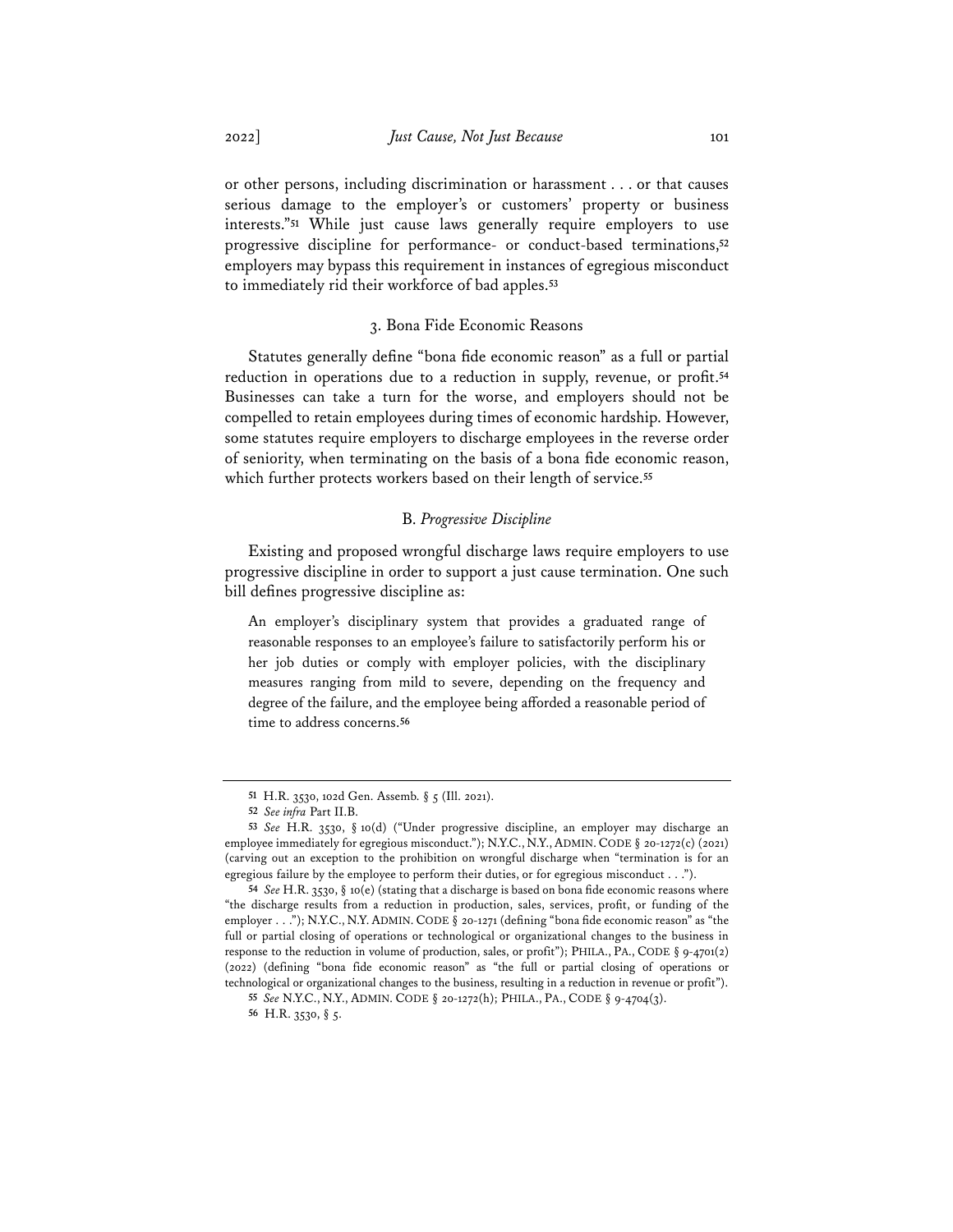Instituting a system of progressive discipline is a critical procedural aspect of just cause laws. Progressive discipline provides adequate notice to the employee about their deficient performance and affords them an opportunity to seek guidance and feedback about the employer's expectations. It also provides a reasonable grace period for the employee to correct their performance deficiencies. If the employee's performance issues persist after warnings and discipline, then the employer would be justified in terminating the relationship and the employee will not be completely blindsided by the termination.

## C. *The Writing Requirement*

Just cause laws generally require employers to provide the reasons for the employee's termination in writing either at the time of discharge or soon thereafter.**<sup>57</sup>** While this is good practice under the at-will system, it is not required. Further, under the just cause system, factfinders may only consider the reasons proffered in the written explanation.**<sup>58</sup>** Thus, this requirement prevents the creation of post-hoc justifications for an employee's termination during litigation or arbitration.

### III. EXAMPLES OF JUST CAUSE LAWS

This Part provides an overview of just cause statutes adopted in Montana, Philadelphia, and New York City, as well as pending legislation in Illinois.**<sup>59</sup>** The Montana Wrongful Discharge from Employment Act is arguably the most employer-friendly model. By contrast, Philadelphia, New York City, and Illinois have taken a more progressive approach. The Philadelphia and

**<sup>57</sup>** *See* N.Y.C., N.Y. ADMIN. CODE § 20-1272(d) (requiring a written explanation within five days of termination); PHILA., PA., CODE §§ 9-4703(3), 4704(1) (requiring a prompt, written explanation with precise reasoning); H.R. 35350, § 10(e)(3), (f) (requiring specific, written explanation within three days of termination).

**<sup>58</sup>** N.Y.C., N.Y. ADMIN. CODE § 20-1272(d) (barring a factfinder from considering reasons not included in the written explanation); *accord* PHILA., PA., CODE § 9-4703(3); H.R. 35350, § 10(f).

**<sup>59</sup>** In February 2021, Representative Mike Sylvester introduced a bill to end at-will employment and adopt a just cause standard in Maine. An Act to End At-Will Employment, H.R. 398, L.D. 553, 130th Leg., 1st Reg. Sess. (Me. 2021). On June 10, 2021, lawmakers in the House of Representatives voted to reject the bill. *See* Caitlin Andrews, *Maine Bill Aiming to End At-Will Employment Fails in House*, BANGOR DAILY NEWS (June 10, 2021), https://bangordailynews.com/ 2021/06/10/politics/maine-bill-aimingto-end-at-will-employment-fails-in-house [https://perma.cc/QFX8-KK6K]. As an alternative, the House narrowly passed a bill directing the Department of Labor and the Department of Economic and Community Development to study the effects of ending at-will employment in the state. *Id.*; H.R. 481, Comm. Amend. to L.D. 553, 130th Leg., 1st Reg. Sess. (Me. 2021). However, the bill died between houses on June 15, 2021. *See Summary of LD 553*, STATE OF ME. LEGISLATURE, https://legislature.maine.gov/LawMakerWeb/summary.asp?paper=HP0398&SessionID=14 [https://perma.cc/S7UY-AKYA].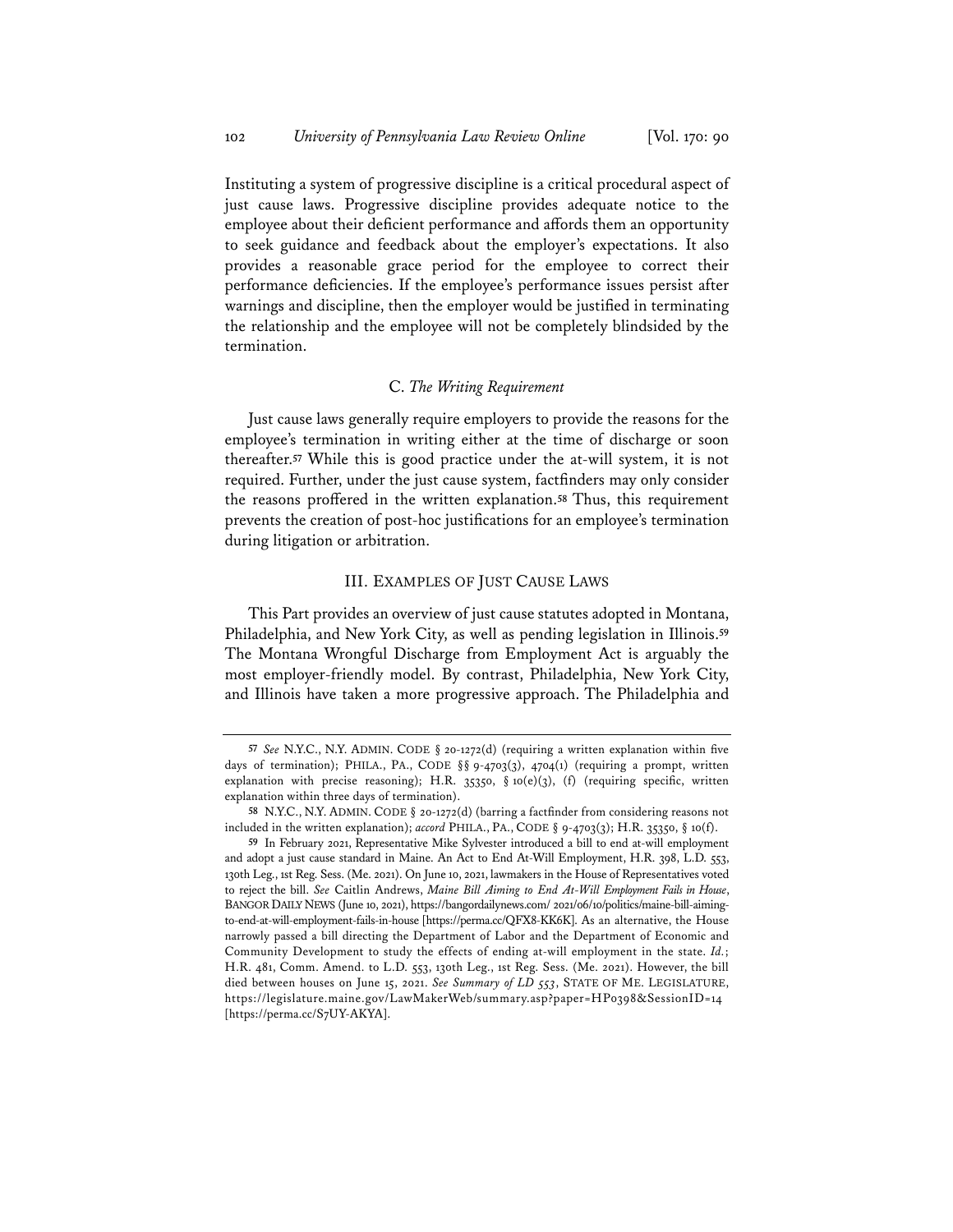New York City laws are limited in scope, as they only apply to workers in specific occupations. The Secure Jobs Act, currently pending in the Illinois state legislature, is the most pro-worker model in terms of its scope and progressive provisions.

### A. *Montana: An Employer-Friendly Model*

In July 1987, Montana became the first—and currently, only—state in the country to enact a just cause law.**<sup>60</sup>** The state legislature recently amended the statute to make it more employer-friendly, effective April 2021.**<sup>61</sup>** However, there has been growing momentum in states and localities to adopt more progressive just cause laws to protect workers, especially in light of the COVID-19 pandemic.

Under the current version of the Montana Wrongful Discharge Act, a discharge is unlawful if:

(a) [I]t was in retaliation for the employee's refusal to violate public policy or for reporting a violation of public policy;

(b) the discharge was not for good cause and the employee had completed the employer's probationary period of employment; or

(c) the employer materially violated an express provision of its own written personnel policy prior to the discharge, and the violation deprived the employee of a fair and reasonable opportunity to remain in a position of employment with the employer.**<sup>62</sup>**

The statute defines good cause as "any reasonable job-related grounds" including "the employee's failure to satisfactorily perform their job duties," "disruption of the employer's operation," and "material or repeated violation[s]" of the employer's express policies.**<sup>63</sup>** In 2021, the legislature expanded the definition of good cause to also include "other legitimate business reasons determined by the employer while exercising the

**<sup>60</sup>** Wrongful Discharge from Employment Act, 1987 Mont. Laws 1764-67 (codified as amended at MONT. CODE ANN. §§ 39-2-901 to -914 (2021)).

**<sup>61</sup>** McKenzie McCarthy, *Changes to the Montana Wrongful Discharge Act*, MONT. ASS'N OF CNTYS. (July 1, 2021), https://www.mtcounties.org/news/state-news/changes-to-the-montana-wrongful-discharge-act [https://perma.cc/L7WN-PHPE].

**<sup>62</sup>** § 39-2-904(1)(a)-(c). Under the original statute, a discharge was wrongful if the employer simply violated its own personnel policy. § 39-2-904(3) (1987). Now, in light of the 2021 amendment, the employer's violation of its policy must be material *and* deprive the employee of a fair process. *Compare id.* § 39-2-904(1)(c) (2011) *with id.* § 39-2-904(1)(c) (2021) (requiring a material violation of a written personnel policy that deprived the employee of fair process).

**<sup>63</sup>** MONT. CODE ANN. § 39-2-903(5)(a)-(c) (2021).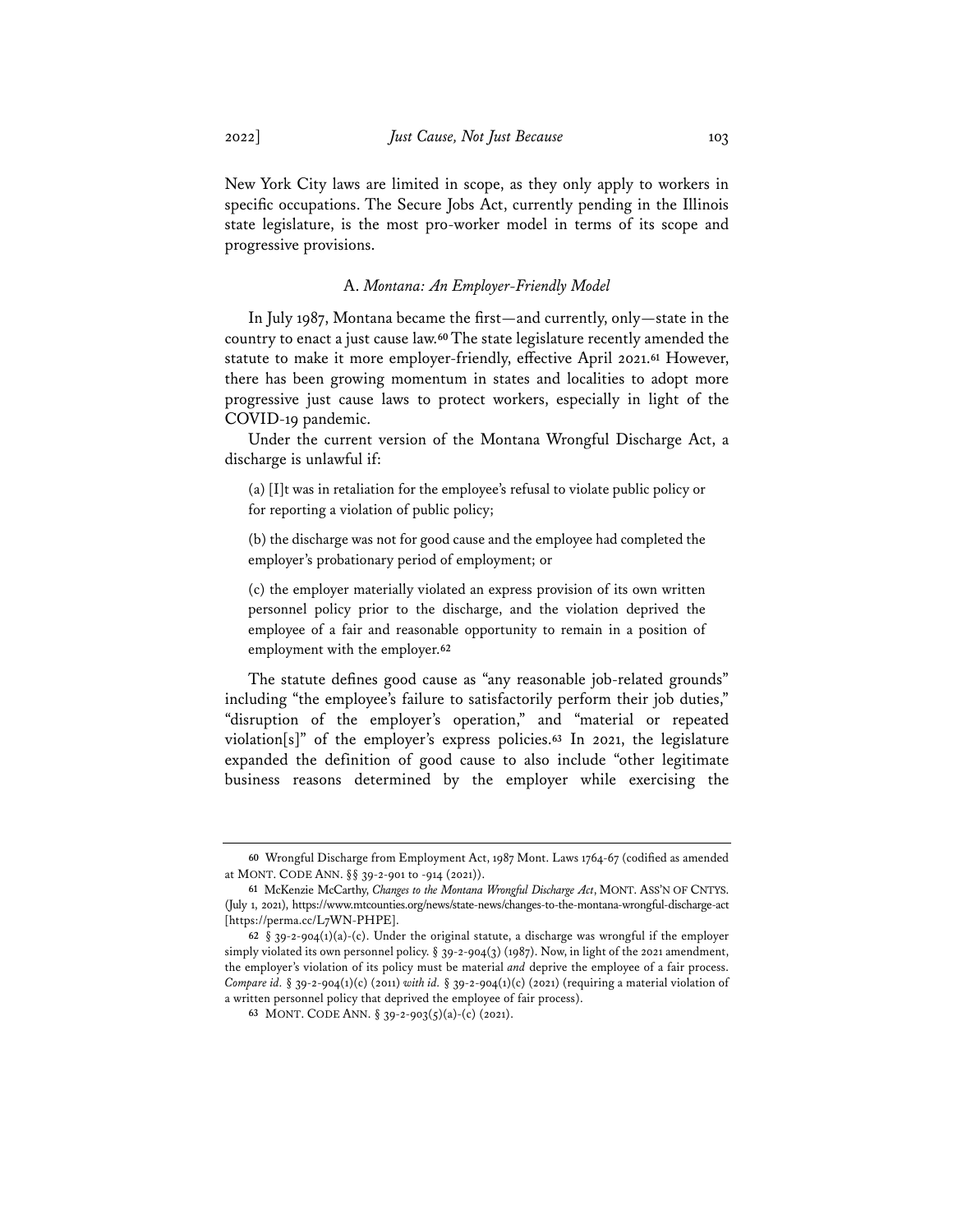employer's reasonable business judgment."**<sup>64</sup>** Thus, the amended language grants employers significantly broader discretion to terminate employees than in prior years, but still requires the employer to articulate a reason.

### B. *Philadelphia and New York City: Occupation-Specifc Models*

Thanks to union lobbying efforts, Philadelphia and New York City passed progressive just cause legislation to protect employees in certain low-wage occupations.**<sup>65</sup>** In 2019, the Philadelphia City Council enacted the Wrongful Discharge from Parking Employment Ordinance, which instituted a just cause standard for parking employees.**<sup>66</sup>** The law is estimated to provide protections for nearly 1,000 employees throughout the city.**<sup>67</sup>**

In 2021, New York City enacted similar legislation aimed at the fast food industry.**68**The New York City law defines just cause as an "employee's failure to satisfactorily perform job duties or misconduct that is demonstrably and materially harmful to the fast food employer's legitimate business interests."**<sup>69</sup>** The law outlines several factors for determining just cause and requires employers to use progressive discipline, except in instances of an employee's egregious misconduct or egregious failure to perform their job duties.**<sup>70</sup>** Further, it stipulates that employers must conduct discharges based on bona fide economic reasons in order of reverse seniority.**<sup>71</sup>**

To be clear, these local laws are more progressive and pro-worker than the Montana statute described above. However, the Philadelphia and New York City laws are limited in coverage because they only apply to workers in specific occupations—parking and fast food, respectively. This leaves other nonunionized low-wage workers without adequate workplace protections. Therefore, the best model in terms of its sweep and scope is the Illinois bill, discussed below.

**<sup>64</sup>** *Compare id.* § 39-2-903(5)(d) *with id.* § 39-2-903(5) (2011). *See also* McCarthy, *supra* note 61 (explaining that the 2021 amendments "give[] the employer more discretion on the decision to terminate").

**<sup>65</sup>** *See* Juliana Feliciano Reyes, *City Council Approves 'Just-Cause,' a Cutting-Edge Worker Protection Law, for the Parking Industry*, PHILA. INQUIRER (May 16, 2019), https://www.inquirer.com/news/justcause-firing-bill-philadelphia-parking-lot-workers-seiu-32bj-20190516.html [https://perma.cc/5UJM-GSCV]; *Mayor de Blasio Signs "Just Cause" Worker Protection Bills for Fast Food Employees*, CITY OF N.Y. (Jan. 5, 2021), https://www1.nyc.gov/office-of-the-mayor/news/005-21/mayor-de-blasio-signsjust-cause-worker-protection-bills-fast-food-employees [https://perma.cc/4FEL-9PDV].

**<sup>66</sup>** PHILA., PA., CODE § 9-4700 (2022). The law defines parking employees as "any person employed on the premises of a public parking garage, public parking lot, or for a valet parking operator." *Id.* § 9-4701(6).

**<sup>67</sup>** Reyes, *supra* note 65.

**<sup>68</sup>** Wrongful Discharge of Fast Food Employees, N.Y.C., N.Y.ADMIN.CODE § 20-1271-75 (2022).

**<sup>69</sup>** *Id.* § 20-1271.

**<sup>70</sup>** *Id.* § 20-1272(b)-(c).

**<sup>71</sup>** *Id.* § 20-1272(h).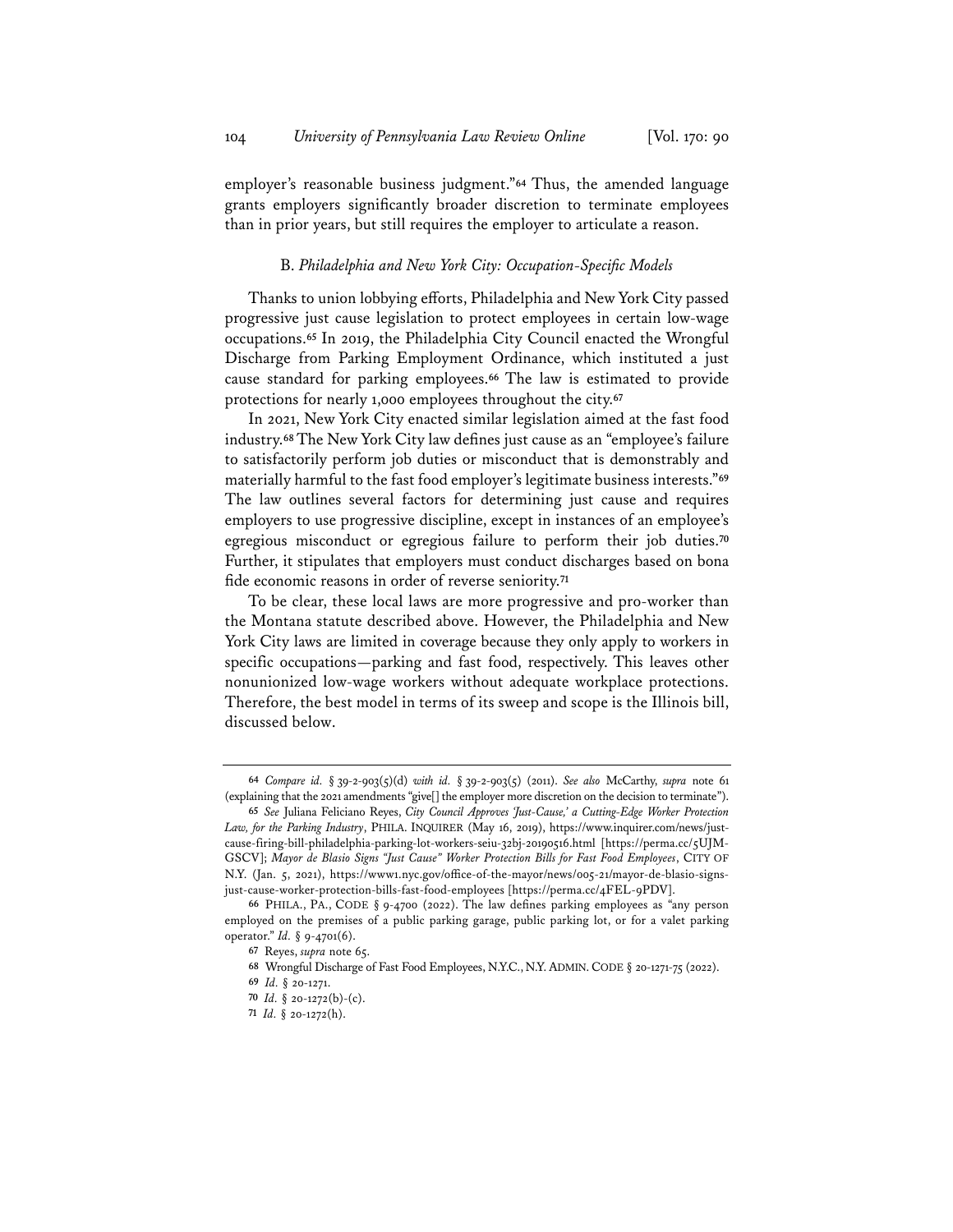#### C. *Illinois: A Progressive, Pro-Worker Model*

In February 2021, Illinois State Representative Carol Ammons and Senator Celina Villanueva introduced the Illinois Employee Security Act, also known as the Secure Jobs Act.**<sup>72</sup>** Not only does this bill contain the hallmarks of other just cause laws, including defining just cause as the three categories described in Section II.A,**<sup>73</sup>** using a system of progressive discipline as described in Section II.B,**<sup>74</sup>** and requiring written reasons for the termination as discussed in Section II.C,**<sup>75</sup>** this bill provides greater protections for employees in several respects.

First, in contrast to the Philadelphia and New York City laws, the Illinois just cause bill would apply to most employers and employees in the state, including local governments and school districts, while excluding federal and state employees.**<sup>76</sup>** Indeed, this expansive scope would fundamentally alter the employment landscape in the state, providing protections to potentially millions of workers.**<sup>77</sup>**

Second, in addition to the three standard categories of just cause,**<sup>78</sup>** the bill specifies other conduct that does *not* constitute just cause. The bill

**<sup>72</sup>** H.R. 3530, 102d Gen. Assemb. (Ill. 2021); S. 2332, 102d Gen. Assemb. (Ill. 2021). *See* David Roeder, *Labor Allies Target 'At-Will' Employment Rules*, CHI. SUN TIMES (Mar. 31, 2021, 3:22 PM), https://chicago.suntimes.com/business/2021/3/31/22360796/labor-allies-target-at-will-employment-rulessecure-jobs-act [https://perma.cc/N5NF-K2NH]. The bill is supported by several pro-worker organizations and labor unions, including the Raise the Floor Alliance, SEIU Healthcare, and the Chicago Teachers Union. *Id.* As of February 18, 2022, the bill has gone back to the Rules Committee after being assigned to the House Labor & Commerce Committee. *Bill Status of HB3530*, ILL.GEN.ASSEMB., https://www.ilga.gov/legislation/BillStatus.asp?DocNum=3530&GAID=16&DocTypeID=HB&Ses sionID=110&GA=102 [https://perma.cc/J52A-R5M9]. For a detailed report on how the Secure Jobs Act would transform the employment landscape in Illinois, see UGO OKERE,KARA RODRIGUEZ, PAUL SONN,IRENE TUNG & SOPHIA ZAMAN, NAT'L EMP. L. PROJ. & RAISE THE FLOOR ALL., SECURE JOBS, SAFE WORKPLACES, AND STABLE COMMUNITIES: ENDING AT-WILL EMPLOYMENT IN ILLINOIS (2021), https://s27147.pcdn.co/wp-content/uploads/Secure-Jobs-Safe-Workplaces-Stable-Communities-Ending-At-Will-Employment-Illinois.pdf [https://perma.cc/MV6B-2EHF].

**<sup>73</sup>** H.R. 3530 § 5.

**<sup>74</sup>** *Id.* § 10(c).

**<sup>75</sup>** *Id.* § 10(f).

**<sup>76</sup>** *Id.* § 5 (incorporating the definition of employee and employer from Illinois Wage Payment and Collection Act, 820 ILL. CONS. STAT. 115/1 (2021), which excludes state and federal employees from its definition). The law also does not apply to casual employees, defined as "employee[s] who perform[] work in or around a private home that is irregular, uncertain, or incidental in nature and duration." *Id.*

**<sup>77</sup>** *See* Naomi Lopez Bauman, *Labor-Union Membership in Illinois: Public vs. Private*, ILL. POL'Y (Apr. 1, 2015), https://www.illinoispolicy.org/labor-union-membership-in-illinois-public-vs-private [https://perma.cc/55HB-XJEQ]. On average, between 2010 and 2014, approximately 4.6 million public and private employees in Illinois did not belong to a union, and thus were potentially subject to at-will employment. *Id.* Of course, this figure also includes employees potentially covered by individual employment agreements containing just cause provisions. However, the precise number of Illinois workers covered by these agreements is unclear.

**<sup>78</sup>** H.R. 3530, § 5.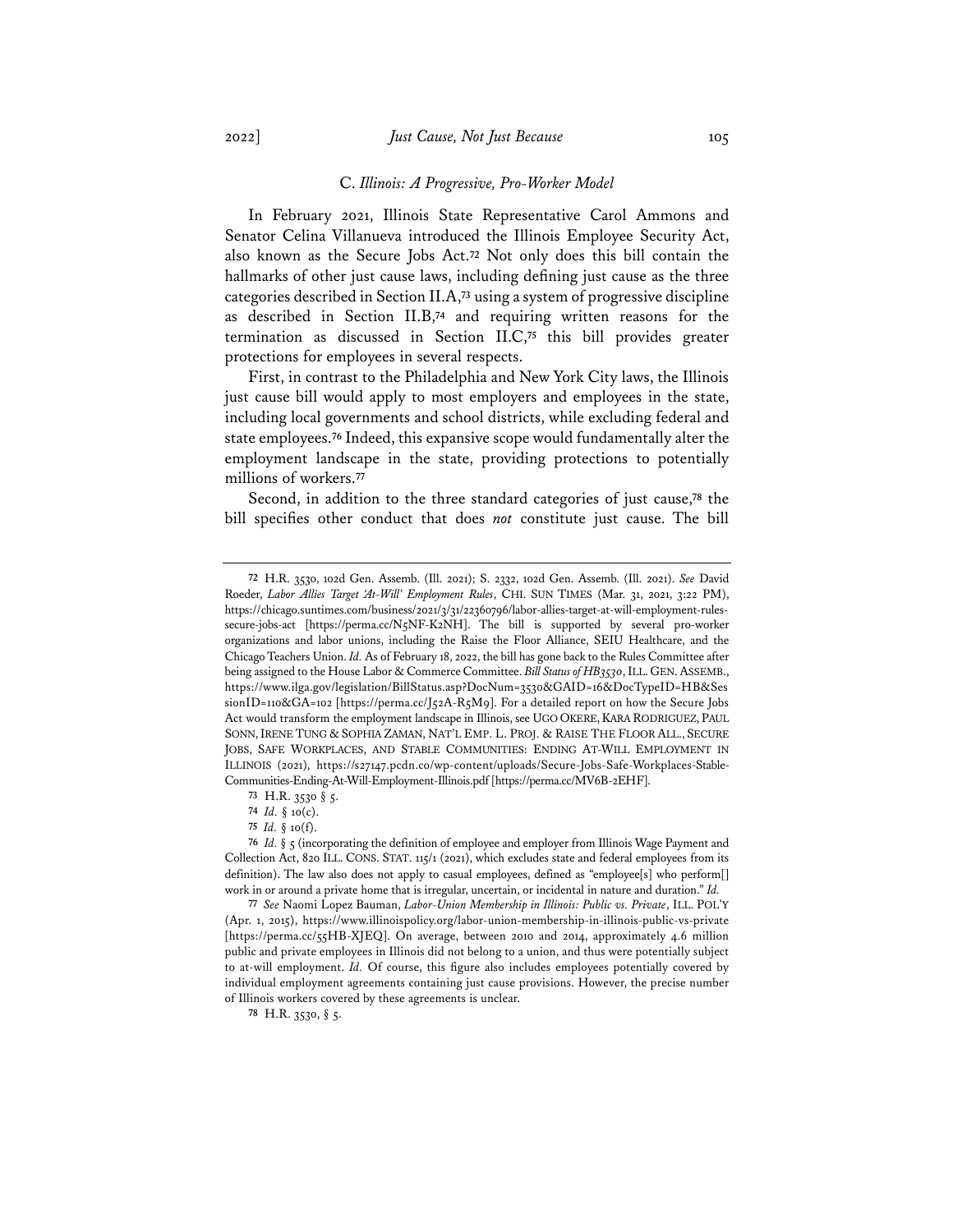stipulates that "[j]ust cause may not be based on off-duty conduct unless there is a demonstrable and material nexus between the conduct and the employee's job performance or the employer's legitimate business interests."**<sup>79</sup>** This language is key to protecting workers from retaliation based on off-premise and off-duty conduct that their employer disagrees with or finds offensive, such as political expression or marijuana use.

For example, an individual may be motivated to express their views on political and social issues by participating in public protests or posting on social media in their spare time. Contrary to popular belief, the First Amendment does not restrain private employers.**<sup>80</sup>** Likewise, political affiliation is not a protected class under federal antidiscrimination law,**<sup>81</sup>** and only a handful of states make it unlawful for employers to discriminate on the basis of one's political affiliation or political activities.**<sup>82</sup>** Indeed, employers have significant discretion to fire employees for off-duty speech, including expressive conduct.

Some states, however, have statutes that prohibit employers from taking adverse actions against employees for lawful, off-duty conduct.**<sup>83</sup>** For example, New York recently amended its law to prohibit adverse employment actions based on an employee's lawful, recreational marijuana use while off-duty and off-premises.**<sup>84</sup>** Presumably, under the Illinois bill, employers could still take action against employees for off-duty, unlawful conduct, so long as there is a "demonstrable and material nexus" to the employee's job performance or the employer's business interest.**<sup>85</sup>**

**82** California, New York, and the District of Columbia laws protect against employment discrimination on the basis of political affiliation or political activities. *See* CAL. LAB. CODE §§ 1101–02 (West 2021); D.C. Human Rights Act, D.C. CODE § 2-1402.11 (2022); N.Y. LAB. LAW § 201-d (McKinney 2021). The New York law is relatively narrow, as it only defines "political activities" as running for office, campaigning, or participating in fundraising activities. *Id.* § 201-d(1)(a).

**83** *See, e.g.*, COLO. REV. STAT. § 24-34-402.5(1) (2022); N.Y. LAB. LAW § 201-d(2)(b), (c).

**84** N.Y. LAB. LAW § 201-d(2)(b), (c); *see also* ADULT USE CANNABIS AND THE WORKPLACE: NEW YORK LABOR LAW 201-D*,* N.Y. DEP'T OF LAB. (2021), https://dol.ny.gov/system/files/documents/2021/ 10/p420-cannabisfaq-10-08-21.pdf [https://perma.cc/3BPW-3HUA] (describing the implications of the recent amendment to the New York Labor Law).

**85** H.R. 3530, 102d Gen. Assemb. § 10(a) (Ill. 2021). For example, employers would be permitted to terminate employees who participated in the unlawful attempted insurrection at the United States Capitol on January 6, 2021, so long as they can demonstrate a material nexus to their business interests. Sarah J. Platt & Jimmy F. Robinson, Jr., *Can Employers Fire Rioters? Employers' Rights in Policing Employee Off-Duty Conduct and Employment Law Consequences of the Capitol Riots*, NAT'L L. REV. (Jan. 15, 2021), https://www.natlawreview.com/article/can-employers-fire-rioters-employersrights-policing-employee-duty-conduct-and [https://perma.cc/G9QG-QBLE].

**<sup>79</sup>** *Id.* § 10(a).

**<sup>80</sup>** U.S. CONST. amend. I ("Congress shall make no law . . . abridging the freedom of speech, . . . or the right of the people peaceably to assemble, and to petition the Government for a redress of grievances.").

**<sup>81</sup>** 42 U.S.C. § 2000e-2(a) (protecting against employment discrimination on the basis of race, color, religion, sex, and national origin, but not political beliefs).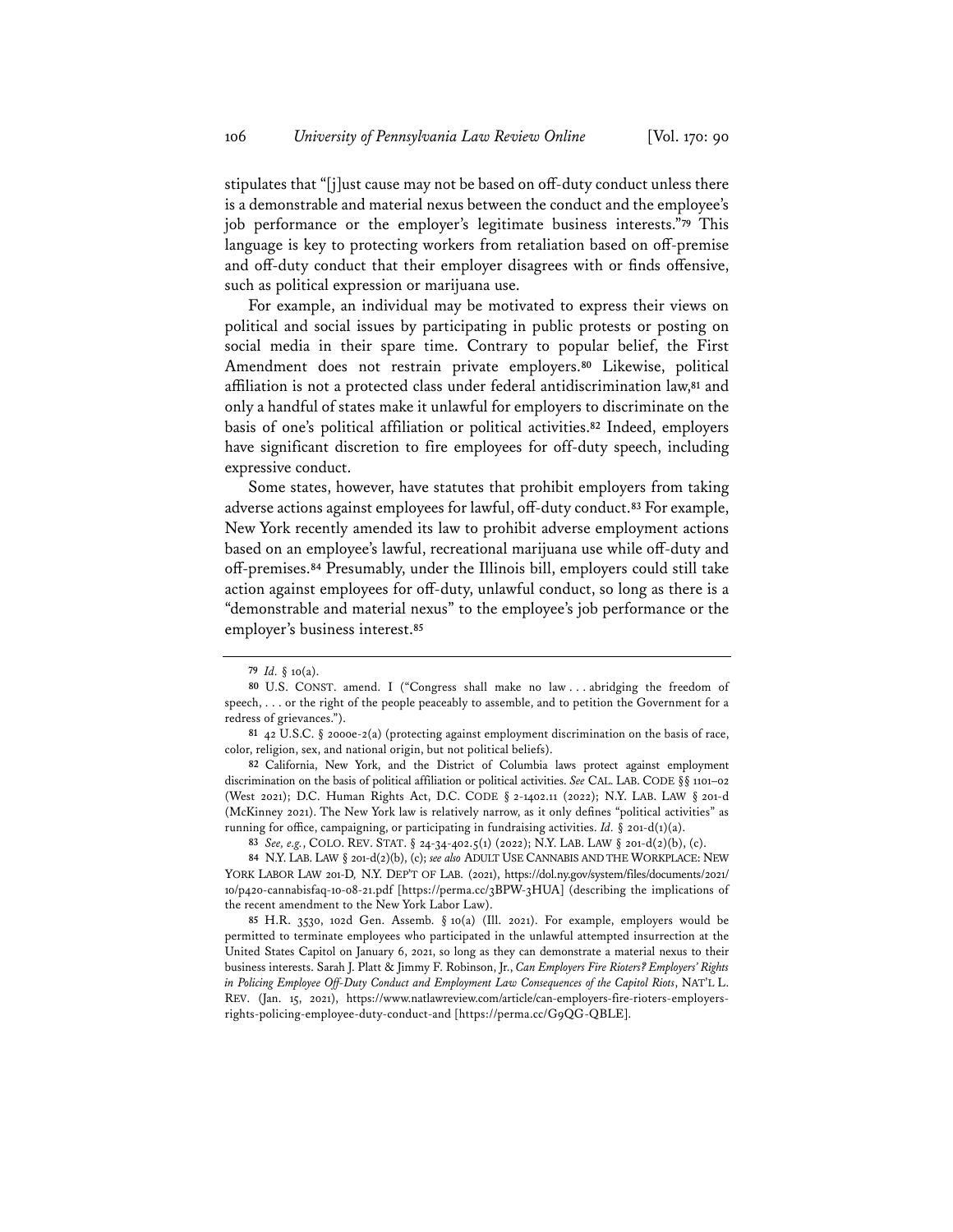Further, drafted against the backdrop of the COVID-19 pandemic, the bill provides additional protections relating to worker health and safety. Specifically, the bill states that there is never just cause to terminate an employee based on their communications about "workplace practices or policies, including but not limited to health or safety practices or hazards related to COVID-19" or "an employee's refusal to work under conditions that [they] reasonably believe[] would expose [themselves or others] to an unreasonable health or safety risk, including, but not limited to, risk of illness or exposure to COVID-19."**<sup>86</sup>** These are protected activities under the Act, and employers cannot retaliate against employees for raising such concerns or refusing to work on these bases.**<sup>87</sup>** These provisions are not only grounded in concerns about workplace safety and public health, but also in whistleblower and free speech principles, so that citizens have access to information about matters of public concern.**<sup>88</sup>**

Third, the bill provides employees protection against blacklisting. Blacklisting occurs when an employer prevents or attempts to prevent a former employee from obtaining employment with another employer through verbal or written statements.**<sup>89</sup>** Of course, employers are permitted to provide truthful statements about a former employee's discharge to a future employer.**<sup>90</sup>** Under common law, the typical recourse against blacklisting by a former employer is through defamation or tortious interference with contractual relationship claims.**<sup>91</sup>** Lawsuits are expensive and time consuming, so the anti-blacklisting provision is particularly beneficial to low-wage

**89** H.R. 3530, § 35.

**90** *Id.*

**<sup>86</sup>** H.R. 3530 § 10(h)(1), (2). Section 10(h)(1), the whistleblower aspect of the law, includes a broad range of recipients and mediums regarding workplace safety communications. Such communications may be made to the employer, an agent, other employees, government agencies, or members of the public, arguably including the media. *Id.* Furthermore, employees may blow the whistle via print, online, social media, or other media, presumably including verbal communications. *Id.*

**<sup>87</sup>** *Id.* § 10(h).

**<sup>88</sup>** *Cf.* Ruth Ann Strickland, *Whistleblowers*, FIRST AMEND. ENCYC., https://www.mtsu.edu/ firstamendment/article/1029/whistleblowers [https://perma.cc/5JTF-GLK5] (stating that whistleblowers "expose . . . illegal conduct that could affect public safety," among other things); Connick v. Myers, 461 U.S. 138, 146-48 (1983) (establishing First Amendment test for public employee speech on matters of public concern, in which courts must look to the "content, form, and context" of a statement, and determine whether it "relat[es] to any matter of political, social, or other concern to the community" to garner constitutional protection).

**<sup>91</sup>** *See* DAVID J. CARR, ED.-IN-CHIEF, NON-COMPETITION, TRADE SECRETS, PROPRIETARY INFO., & DUTY OF LOYALTY SUBCOMM. OF THE EMP. RTS. & RESPS. COMM. OF THE AM. BAR ASS'N LAB. & EMP. SECTION, BLACKLISTING: 2011, at 4 (2011), https://www.troutman.com/ images/content/4/4/v1/4446/Blacklisting\_2011.pdf [https://perma.cc/34AQ-A7DK] ("[P]laintiffs have recovered against employers engaging in blacklisting by pursuing common law claims such as defamation, slander, invasion of privacy, intentional infliction of emotional distress, and tortious interference with an employment relationship.").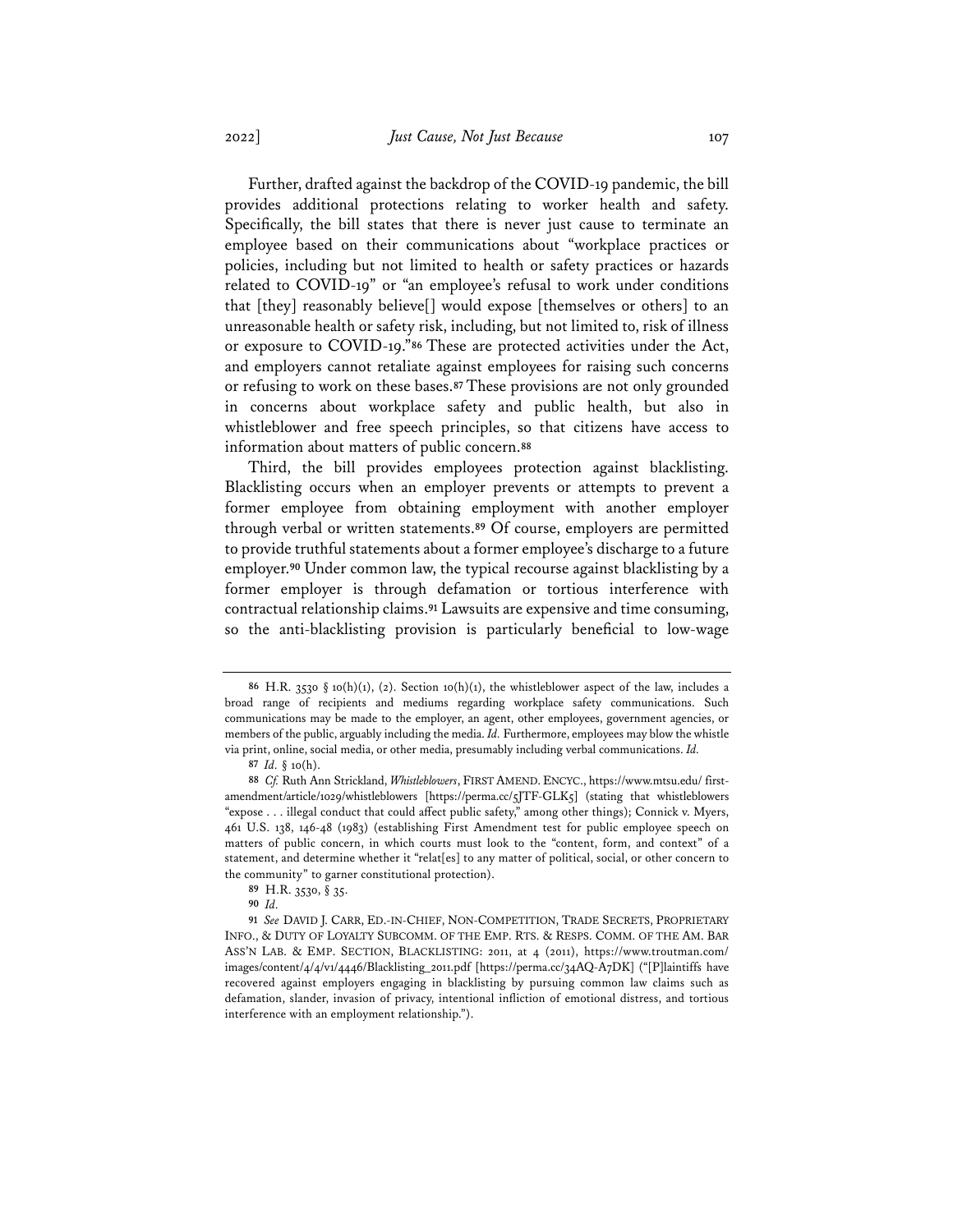workers who might not otherwise have the means to fight an uphill legal battle against Goliath.**<sup>92</sup>**

Finally, the bill provides for severance pay upon termination.**<sup>93</sup>** An employee would "accrue one hour of severance pay for every 12.5 hours worked during [their] first year of employment, and for every 50 hours thereafter[,]" payable at employee's hourly rate upon discharge.**<sup>94</sup>** This is not a new concept—high-level individual employment agreements often provide severance pay.**<sup>95</sup>** For low-wage workers in particular, guaranteed severance pay could mitigate immediate financial hardships, such as rent and childcare payments, and provide a cushion during the search for new employment. As discussed in Section I.B, Black and Latinx workers are more likely to experience extended unemployment periods, and the racial wealth gap impacts their ability to stay afloat financially during those periods.**<sup>96</sup>** Thus, guaranteed severance payments would help alleviate the financial burdens faced, particularly by Black and Latinx workers, in the wake of job loss.

### IV. THE NEED FOR JUST CAUSE LEGISLATION

The recent legislative efforts in Philadelphia (2019), New York City (2021), and Illinois (2021) discussed above indicate there is growing momentum to do away with the at-will standard and provide greater employment protections to employees. Indeed, recent polling indicates there is strong support for the adoption of just cause laws across party lines, income levels, and geography: "71 percent of voters in battleground congressional districts—including 67 percent of Republicans and 75 percent of Democrats expressed support" for such legislation.**<sup>97</sup>** This trend holds true across income brackets: 75% of workers with annual household income under \$50,000, 70% of workers with annual household income between \$50,000 and \$100,000, and 66% of workers with annual household income over \$100,000 expressed support for a just cause standard.**<sup>98</sup>** Furthermore, "[t]hree out of four suburban and rural likely voters favored just cause laws, as did 66 percent of

**<sup>92</sup>** Thirty states have anti-blacklisting statutes on the books, though their scope, application, and available remedies vary. *See id.* at 22 & n.7. Anti-blacklisting statutes can simply deter employers from engaging in this behavior. To the extent the statutes do not deter, it is easier for plaintiffs to state a claim for blacklisting than defamation because blacklisting claims do not require proof of harm. *See id.* at 23.

**<sup>93</sup>** H.R. 3530 § 15.

**<sup>94</sup>** *Id.*

**<sup>95</sup>** *See* TUNG ET AL., *supra* note 13, at 22.

**<sup>96</sup>** *See supra* Section I.B.

**<sup>97</sup>** TUNG ET AL., *supra* note 13, at 21.

**<sup>98</sup>** *Id.*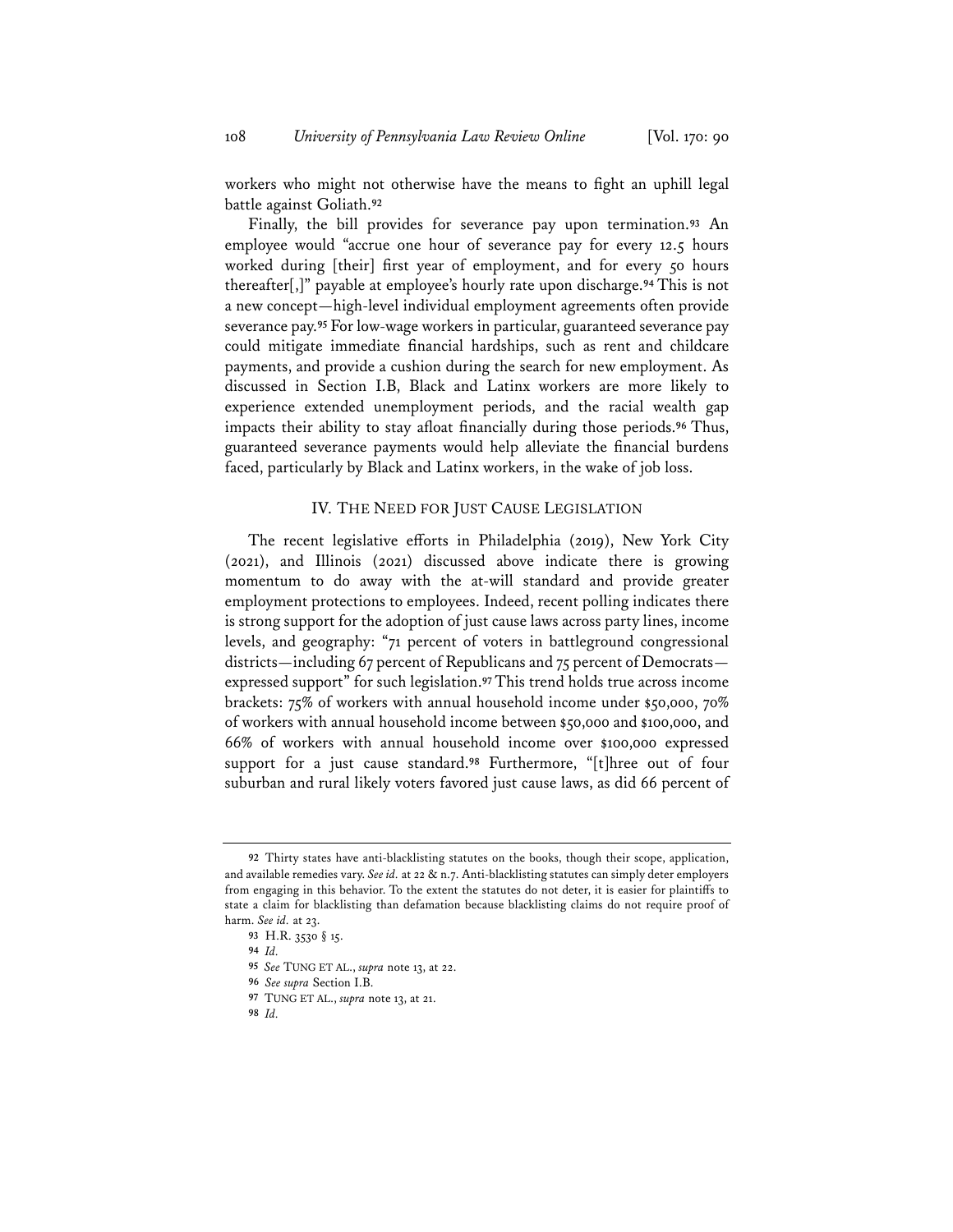urban likely voters."**<sup>99</sup>** These data illustrate there is a broad coalition of support for just cause legislation and the time is ripe to act.

There has been some discussion about just cause laws at the federal level. During his 2020 presidential campaign, Senator Bernie Sanders called for a national just cause law in his pro-worker platform.**<sup>100</sup>** Other groups have urged President Biden to adopt a just cause standard for federal contractors via Executive Order.**<sup>101</sup>**

Indeed, Congress can pass a just cause statute pursuant its powers under the Commerce Clause.**<sup>102</sup>** The obvious advantage to a federal law is uniformity, as the same standard would apply to all covered employers and employees, regardless of geographic location. However, a federal law might fail for two reasons. First, despite the broad support described above, a federal bill is politically unlikely. Even if legislators introduced and passed a bill in the currently Democrat-controlled House of Representatives, the bill would likely die in the Senate, given its current partisan makeup and the filibuster.**<sup>103</sup>** Second, and more importantly, regulation of employment

**101** Karla Walter & Anastasia Christman, *Service Contract Workers Deserve Good Jobs*, CTR. FOR AM. PROGRESS (Apr. 9, 2021, 5:30 AM), https://www.americanprogressaction.org/issues/economy/ reports/2021/04/09/179997/service-contract-workers-deserve-good-jobs [https://perma.cc/7R65-ARST].

**102** U.S.CONST. art. I, § 8, cl. 3. The Commerce Clause permits Congress to regulate channels, instrumentalities, and substantial effects of interstate commerce. *See* Diane McGimsey, *The Commerce Clause and Federalism After* Lopez *and* Morrison*: The Case for Closing the Jurisdictional-Element Loophole*, 90 CALIF. L. REV. 1675, 1688-1701 (2002) (discussing the history of the three prongs of the Commerce Clause test). Indeed, Congress has passed—and the Court has upheld several employment and labor laws pursuant to this power. *See, e.g.*, NLRB v. Jones & Laughlin Steel Corp., 301 U.S. 1 (1937) (upholding the National Labor Relations Act against a Commerce Clause challenge); United States v. Darby, 312 U.S. 100 (1941) (upholding the Fair Labor Standards Act against a Commerce Clause challenge); Occupational Health and Safety Act of 1970, 29 U.S.C. § 651(b) (noting the congressional basis for the Act is the commerce power); Fitzpatrick v. Bitzer, 427 U.S. 445, 458 (1976) (Stevens, J., concurring) ("In my opinion the commerce power is broad enough to support federal legislation regulating the terms and conditions of state employment, and therefore, provides the necessary support for the 1972 Amendments to Title VII, even though Congress expressly relied on  $\S$  5 of the Fourteenth Amendment."); Equal Emp. Opportunity Comm'n v. Wyoming, 460 U.S. 226 (1983) (upholding the application of the Age Discrimination in Employment Act to state and local governments as a valid exercise of the commerce power); Americans with Disabilities Act, 42 U.S.C. § 12101(b)(4) (noting the constitutional bases for the Act are the Commerce Clause and Fourteenth Amendment).

**103** Throughout history, Republicans have used the filibuster and cloture rule to delay or block civil rights legislation, and this trend holds true today. *See* Tim Lau, *The Filibuster, Explained*, BRENNAN CTR. FOR JUST. (Apr. 26, 2021), https://www.brennancenter.org/our-work/researchreports/filibuster-explained [https://perma.cc/LPM5-R6PD] (discussing the history and mechanics of the filibuster); Sarah Binder, *Mitch McConnell Is Wrong. Here's the Filibuster's 'Racial History.'*, WASH. POST (Mar. 24, 2021, 6:36 PM), https://www.washingtonpost.com/politics/2021/03/24/

**<sup>99</sup>** *Id.*

**<sup>100</sup>** Bryce Covert, *Bernie Sanders Plan to Reshape Employment Includes an Under-the-Radar Idea that Would Be a Huge Win for American Workers*, BUS. INSIDER (Jan. 31, 2020, 8:57 AM), https://www.businessinsider.com/bernie-sanders-plan-end-will-employment-good-workers-wages-2019-12 [https://perma.cc/L9MR-NDQW].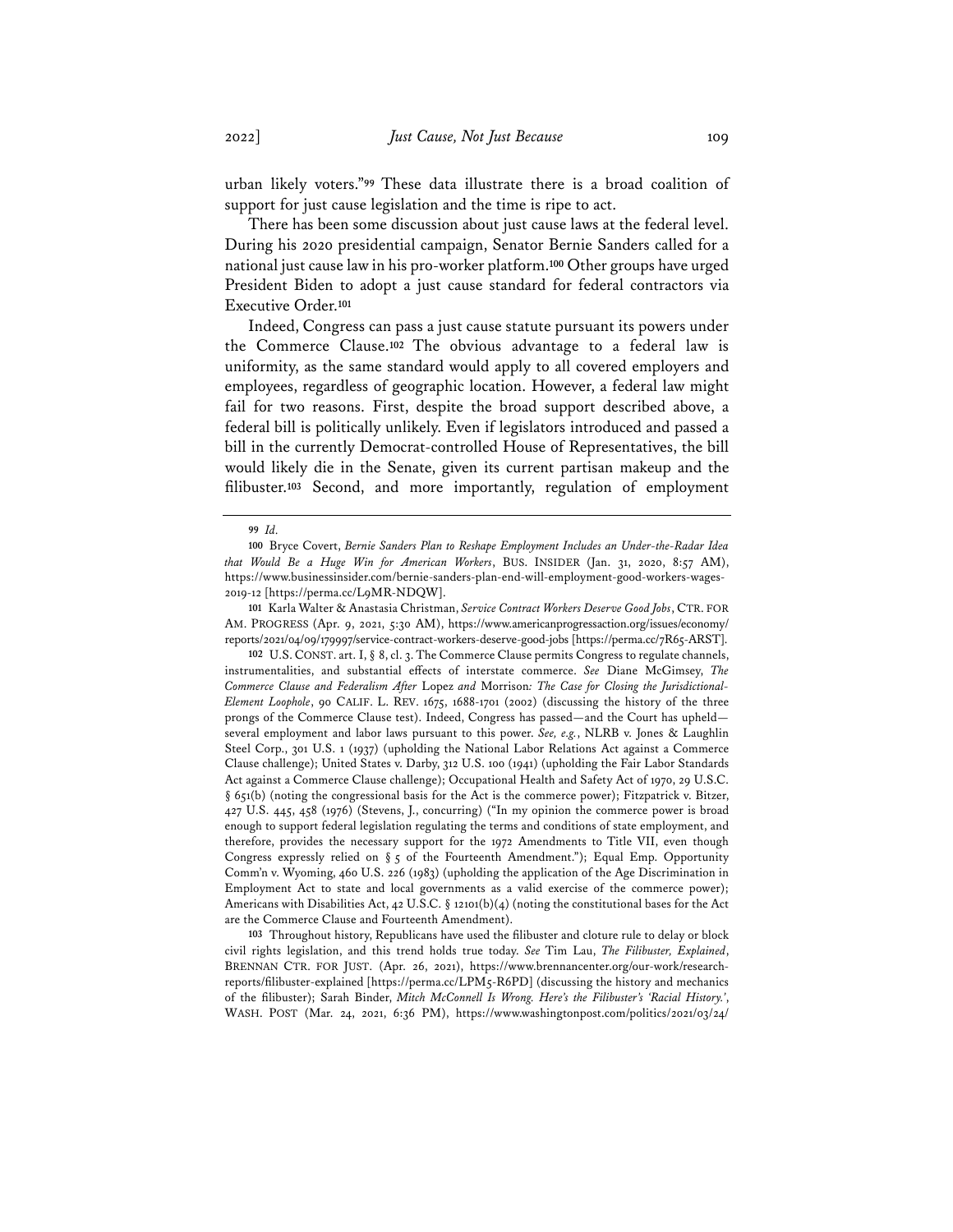relationships is largely left to the states.**<sup>104</sup>** More specifically, the at-will presumption is a function of state common law, rather than federal statute.**<sup>105</sup>**

If Congress does not act, states can—and should. States should follow in the footsteps of Montana, and hopefully Illinois, by passing just cause laws that apply to their entire workforce. State legislators can refer to the statutes described in Part III to craft legislation containing the hallmarks of a just cause law—defining just cause to include the three traditional categories, mandating a system of progressive discipline, and requiring that employers provide written explanations at the time of discharge.**<sup>106</sup>** Moreover, legislators should look to the Illinois Secure Jobs Act as a gold standard, progressive, just cause law, because it provides the most protection to employees, especially in light of COVID-19.**<sup>107</sup>** As discussed throughout this Essay, replacing the at-will doctrine with a just cause standard is grounded in due process principles of adequate notice and fair process, and will address racial and gender inequities in the labor force.

#### **CONCLUSION**

For far too long, the at-will doctrine has given employers significant power over employees' livelihoods and wellbeing. It is time for the United States to join other industrialized nations to provide its employees with common sense protections against arbitrary and unfair dismissals. Though this seems like a massive undertaking given the long history of at-will employment in the United States, at bottom, the just cause standard simply

mitch-mcconnell-is-wrong-heres-filibusters-racial-history [https://perma.cc/4DQF-VJ2W] ("Of the 30 measures we identified between 1917 and 1994, exactly half addressed civil rights—including measures to authorize federal investigation and prosecution of lynching, to ban the imposition of poll taxes and to prohibit discrimination on the basis of housing sales and rentals."); Li Zhou, *Democrats' Failure on Filibuster Reform Will Haunt Them*, VOX (Jan. 19, 2022, 10:34 PM), https://www.vox.com/2022/1/19/22881837/senate-filibuster-vote-voting-rights-joe-manchin-kyrstensinema [https://perma.cc/4FZC-H7D9] (discussing the recent filibuster of the Freedom to Vote Act and John Lewis Voting Rights Advancement Act, as well the impact of the filibuster on other agenda items including police reform, universal background checks for firearms purchases, and LGBTQ+ workplace protections).

There have been growing calls on the left to abolish the filibuster; however, Democrats failed to garner necessary support to reform the Senate rules. *See* Caroline Fredrickson, *The Case Against the Filibuster*, BRENNAN CTR. FOR JUST. (Oct. 30, 2020), https://www.brennancenter.org/ourwork/research-reports/case-against-filibuster [https://perma.cc/99N2-ZR4L] (advocating for the abolition of the filibuster); Zhou, *supra* (discussing Democrats' failed attempt to change the filibuster rules on voting rights legislation). In consideration of this current political reality, it is unlikely to find sixty votes to successfully pass a federal just cause law.

**<sup>104</sup>** *See* discussion *supra* note 2.

**<sup>105</sup>** *See* Schiller, *supra* note 1, at 2.

**<sup>106</sup>** *See supra* Parts II, III.

**<sup>107</sup>** H.R. 3530, 102d Gen. Assemb. (Ill. 2021).